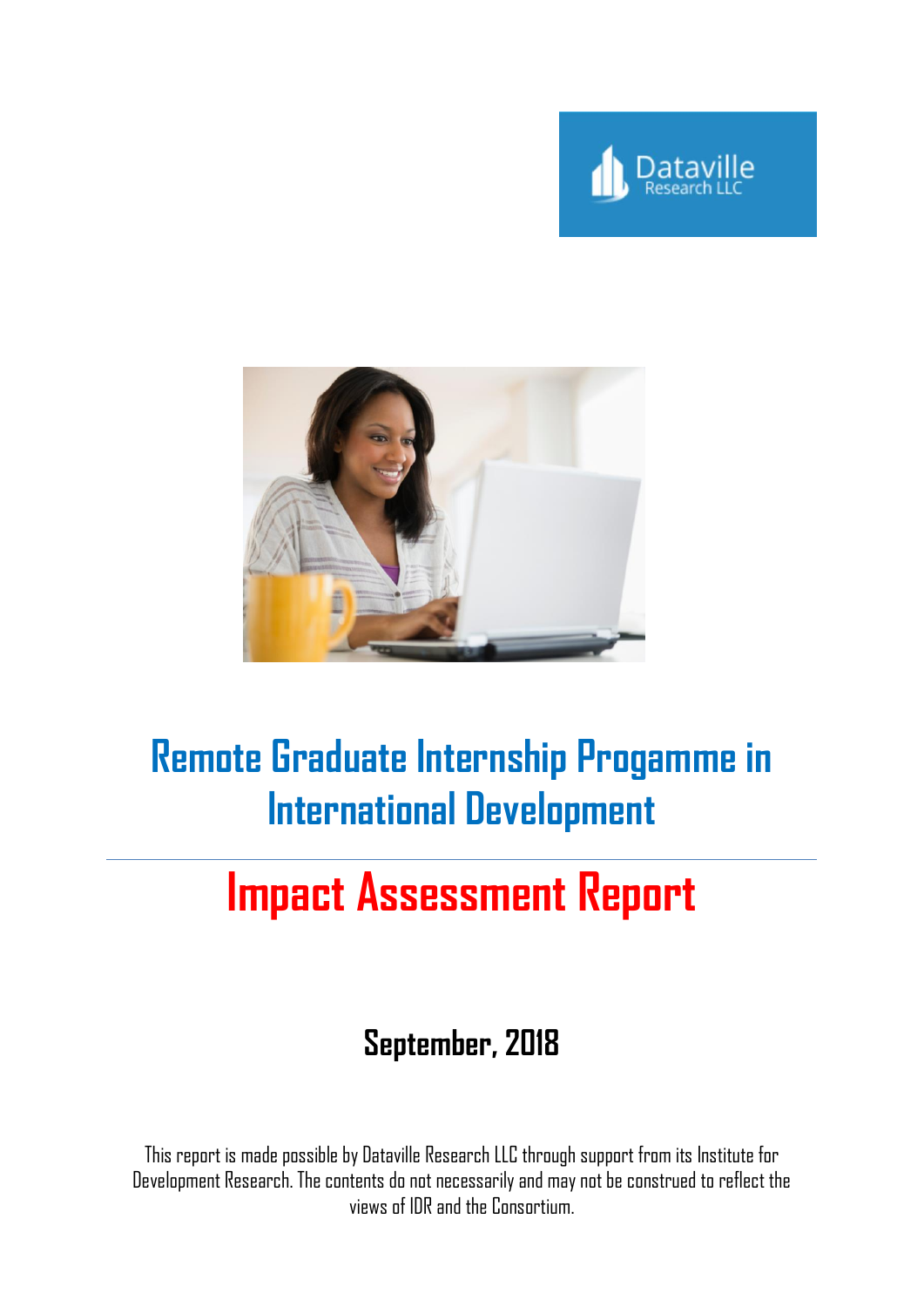# **CONTENTS**

|       | <b>LIST OF TABLES</b>                            | 3  |
|-------|--------------------------------------------------|----|
|       | <b>LIST OF FIGURES</b>                           | 4  |
|       | ACKNOWLEDGEMENTS                                 | 5  |
|       | <b>EXECUTIVE SUMMARY</b>                         | 6  |
| 1.0   | <b>INTRODUCTION</b>                              | 7  |
| 1.1   | <b>Objectives</b>                                | 8  |
| 1.2   | Survey Methodology                               | 8  |
| 1.3   | <b>Sampling Framework</b>                        | 9  |
| 1.4   | <b>Data Collection</b>                           | 9  |
| 1.5   | <b>Report Structure</b>                          | 9  |
| 2.I   | <b>FINDINGS</b>                                  | 10 |
| 2.1   | <b>INTERN PROFILE</b>                            | 10 |
| 2.2   | <b>INTERNSHIP PROGRAMME</b>                      | 12 |
| 2.2.1 | Technical knowledge acquired                     | 12 |
| 2.2.2 | On-demand industry skills acquired               | 13 |
| 2.2.3 | Duration of the internship programme             | 13 |
| 2.2.4 | Interns' ratings in internship programme         | 14 |
| 2.2.5 | Supervisors' opinion on intern performances      | 14 |
| 2.2.E | Suggestions from interns and their supervisors   | 16 |
| 2.3   | <b>EMPLOYMENT</b>                                | 18 |
| 2.3.1 | Intern employment before internship programme    | 18 |
| 2.3.2 | Intern employment after the internship programme | 18 |
| 2.3.3 | Intern employment after the internship programme | 19 |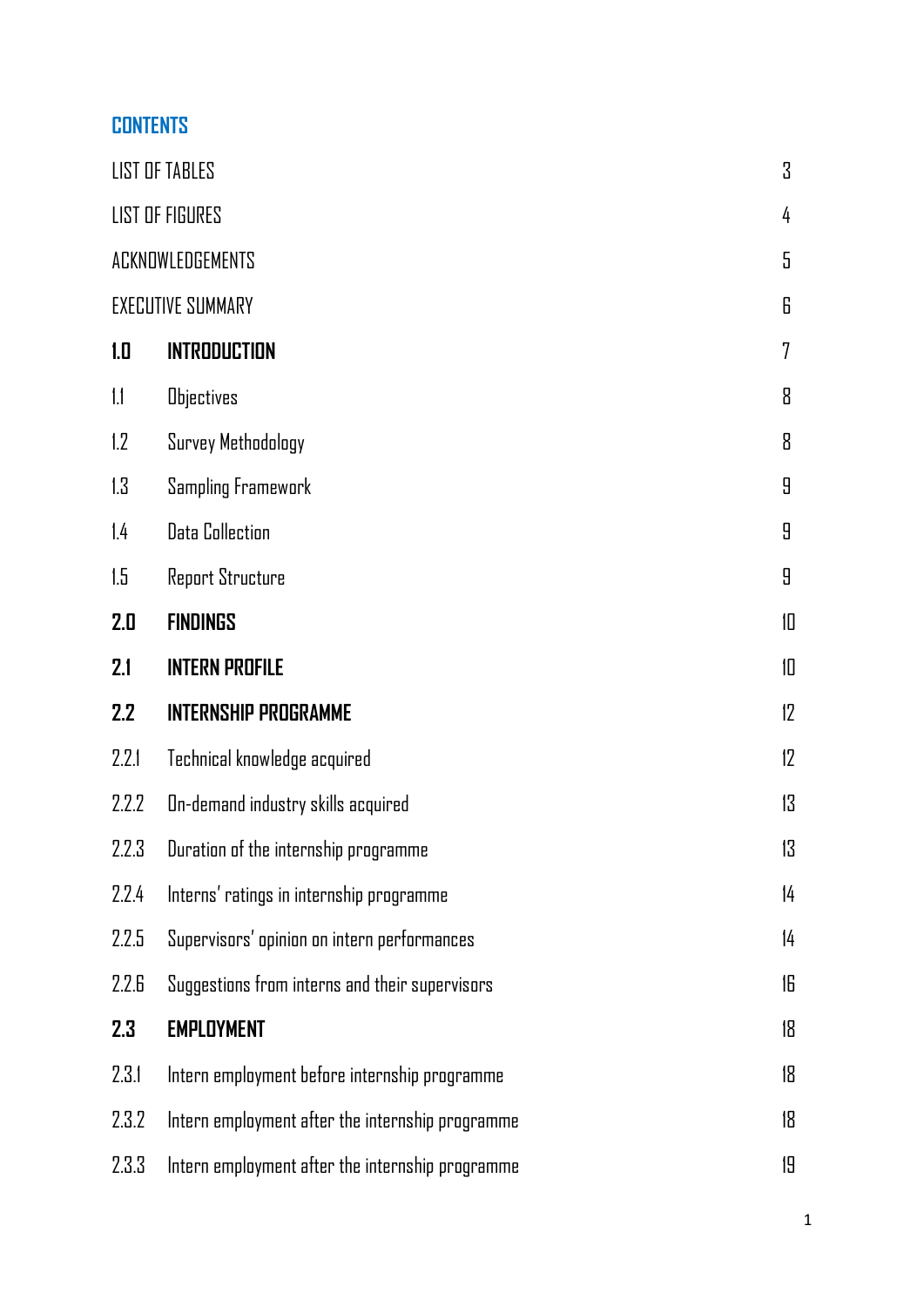| 3.0 | INTERNSHIP IMPACT ASSESSMENT             |    |
|-----|------------------------------------------|----|
| 3.1 | Statistical model of graduate employment |    |
|     | CONCLUSION AND RECOMMENDATIONS           | 77 |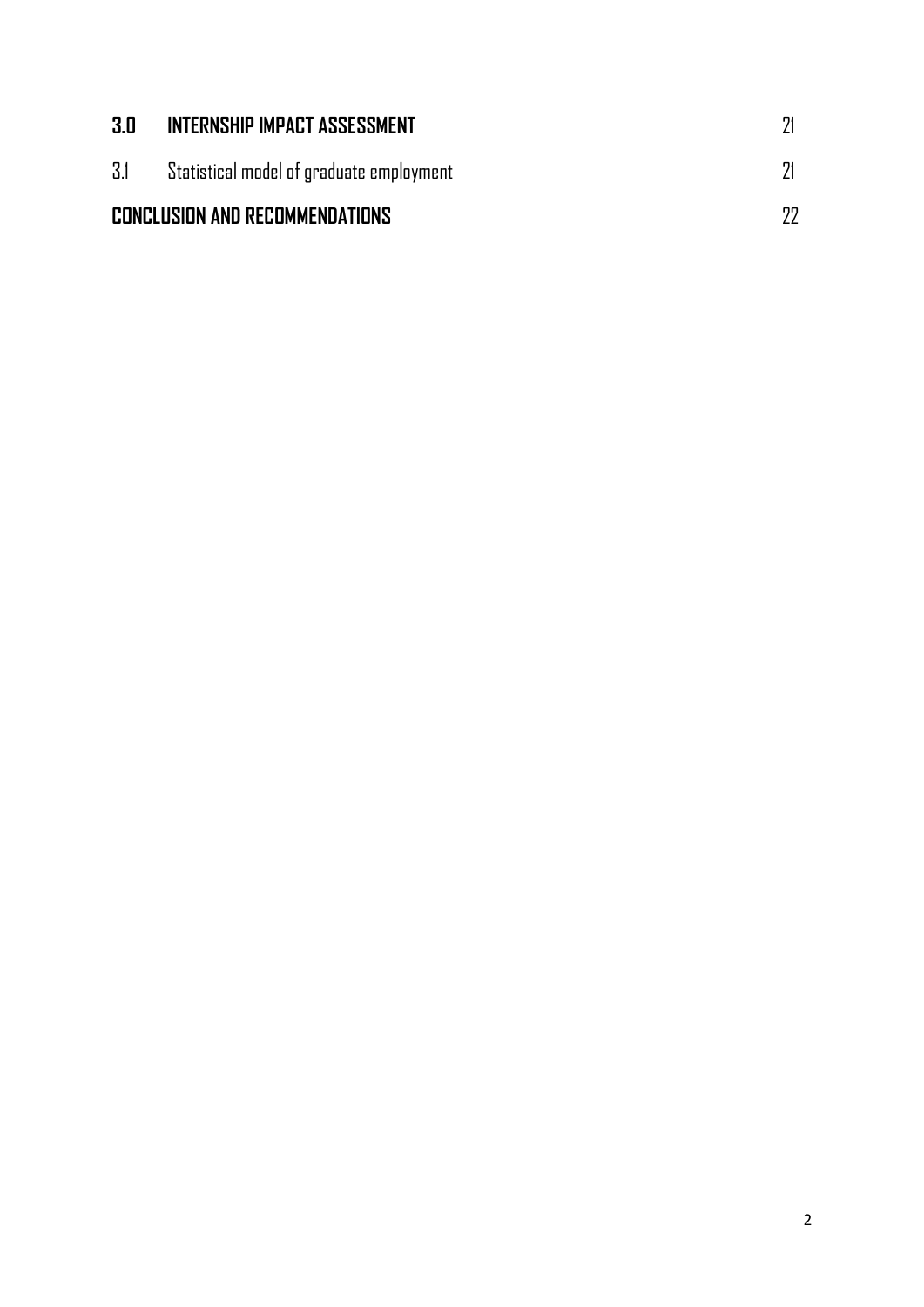# **LIST OF TABLES**

| Table 1: | Sampling framework                                                 |     |
|----------|--------------------------------------------------------------------|-----|
| Table 2: | Interns by age and sex $(\%)$                                      | 10  |
| Table 3: | Interns by practical knowledge and ratings obtained $(\%)$         | 15. |
| Table 4: | Interns by qualitative and soft skills and ratings obtained $(\%)$ | 16. |
| Table 5: | Interns suggestions $(\%)$                                         | 17  |
| Table G: | Supervisors suggestion $(\%)$                                      |     |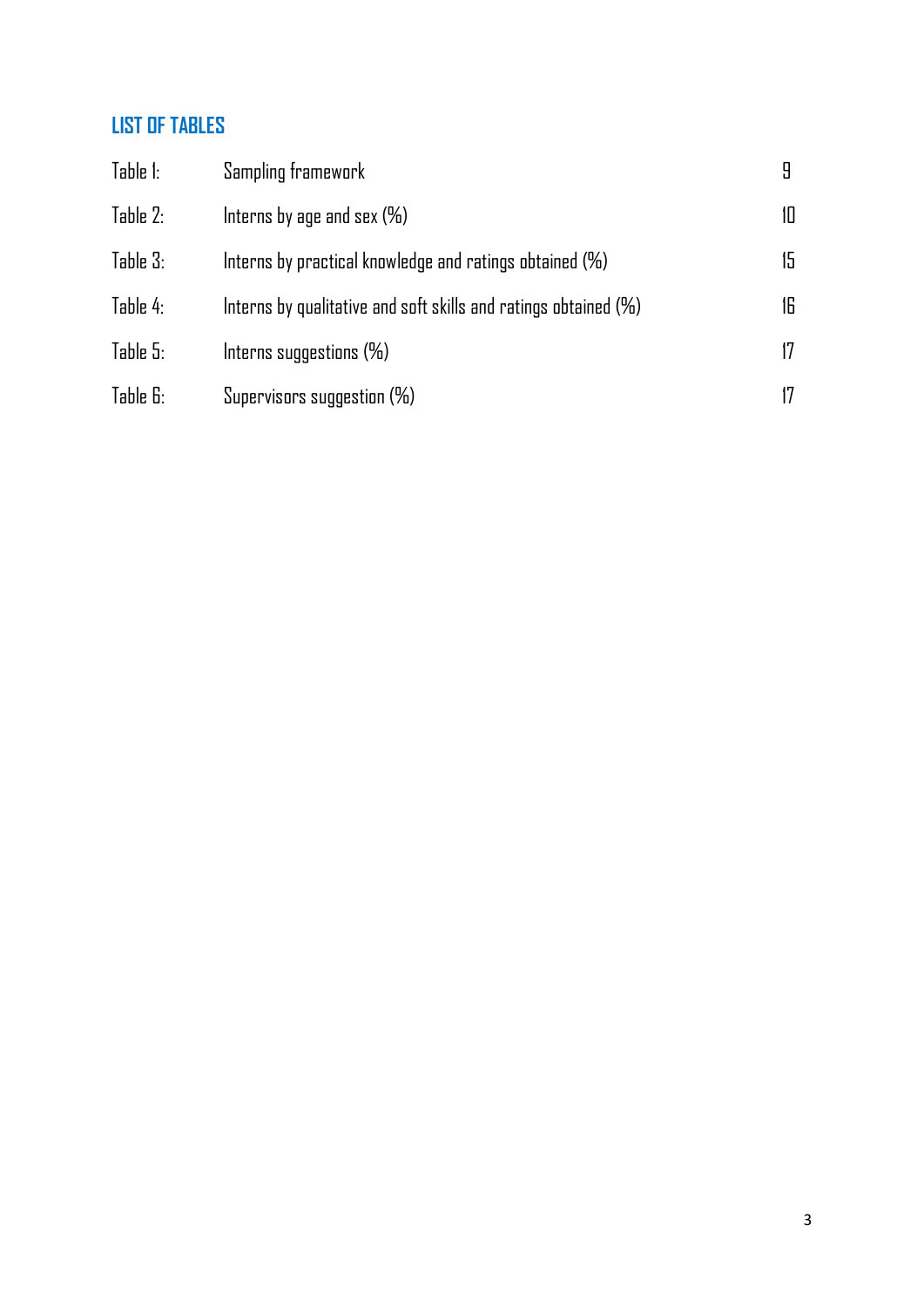#### **LIST OF FIGURES**

| Figure 1:  | Interns by sex $(\%)$                                         | 10 |
|------------|---------------------------------------------------------------|----|
| Figure 2:  | Interns by region $(\%)$                                      | 11 |
| Figure 3:  | Interns by level of qualification $(\%)$                      | 11 |
| Figure 4:  | Interns by funding arrangement $(\%)$                         | 11 |
| Figure 5:  | Interns by technical knowledge acquired $(\%)$                | 12 |
| Figure 6:  | Interns by duration of internship $(\%)$                      | 13 |
| Figure 7:  | Interns level by satisfaction $(\%)$                          | 14 |
| Figure 8:  | Interns by appreciation of the supervisors $(\%)$             | 15 |
| Figure 9:  | Interns by employment situation after internship $(\%)$       | 18 |
| Figure 10: | The role of internship programme in getting employment $(\%)$ | 19 |
| Figure 11: | Interns by factors contributing to the employment $(\%)$      | 20 |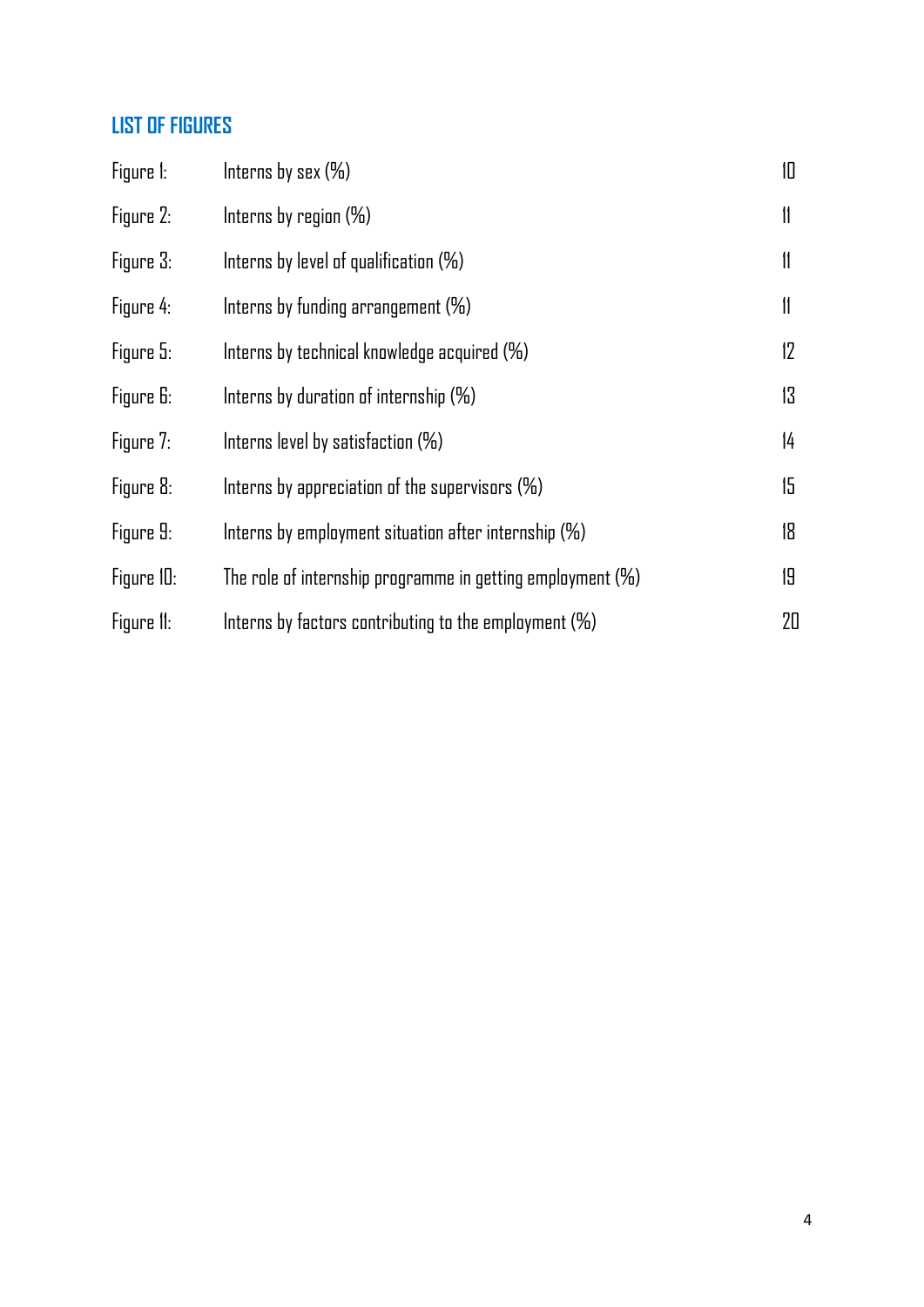#### **ACKNOWLEDGEMENTS**

This study is made possible by Dataville Research LLC through support from the board of its Institute for Development Research.

Special thanks go to the M&E team of for its contribution in the designing of the methodology and the survey instruments, as well as their invaluable inputs to the process.

To the respondents who were willing to provide the information via online survey and Skype interviews from which this report was produced.

The team of data collectors, interviewers and data analysts must also be thanked for their efficiency and professionalism in conducting this study.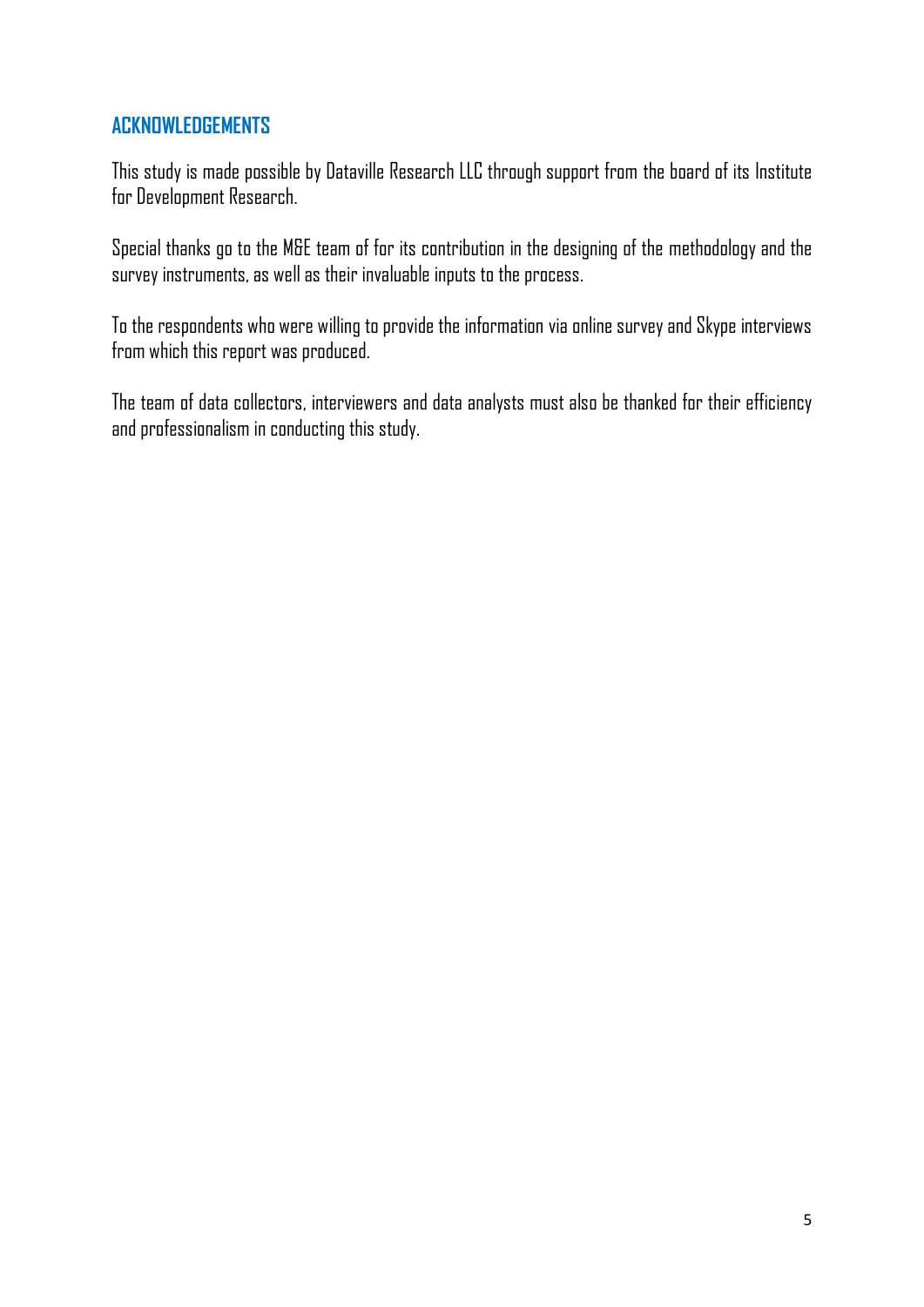#### **EXECUTIVE SUMMARY**

The findings of this study demonstrated a strong positive impact of the internship program on the graduates' employment in the field of international development. A graduate who attended this program has 2.7 times more chance to get an employment than the graduate who did not.

Other variables explaining the graduates' employment are sex, the field of studies and the number of years that a graduate spent seeking for an employment.

The findings also highlighted the relevance of technical skills such as mobile data collection, data analysis, developing templates, project evaluation and GPS mapping for development projects are more likely to find an employment than their counterparts with qualitative and administrative skills.

The gender was respected in placement with 54.4% of male and 45.6% of female. Furthermore, participants were geographically dispersed worldwide. Sub-Saharan Africa had 69% attendance, 12% from the Middle East and North Africa, 8% from Asia-Pacific, 7% from South America and 5% from North America.

The bulk proportion of interns had a Bachelor's degree (66%) while 29% had a Master's degree and 5% with onging Doctorate.

About 80.9% of interns acquired the technical knowledge related to the field of international development and 95.8% were supervised by qualified and experienced resource persons. So, the interns were very satisfied with the internship and 78.3% of them rated the program for more than 70 points per cent.

Furthermore, the supervisors declared the interns met the requirements of the institution as well as in practical knowledge (87.8%) and qualitative skills (90.4%), even though they recommended them to build their skills in ICT, technical knowledge and language, especially English.

After the internship, 62.0% of interns, found an employment. 16.0% in a permanent employment. Respectively 15.2% of interns got an employment before the end of the internship and 28.6% within one month.

In addition, since their working age, 78.4% of the interns have at least once worked either in a temporary or a permanent employment. In other words, 21.6% of interns never worked in their life.

Among the factors contributing to the job, the interns cited the technical skills (86.3%), the internship program (80.3%), commitment in seeking a job (54.7%), experience (44.2%) and qualitative skills (43.2%) to be helpful.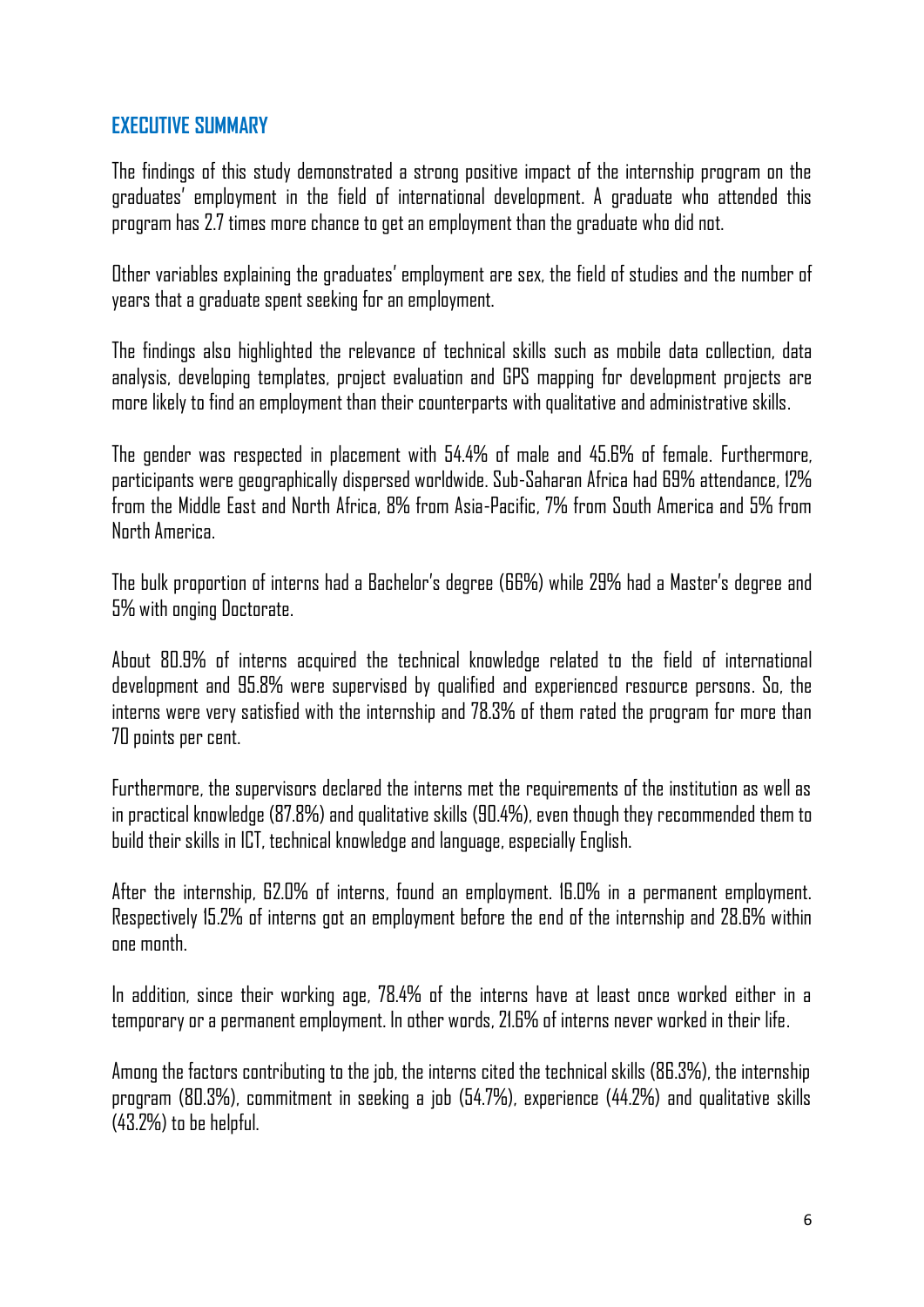#### **INTRODUCTION**

International development professionals work to reduce or eliminate poverty in developing countries. Practitioners in this vast field target issues ranging from global health to emerging market investment opportunities, at scales ranging from village-based enterprises to country-wide financial and government infrastructures.

Already, Africans account for about two-thirds of the world's extreme poor. If current trends persist, they will account for nine-tenths by 2030. Fourteen out of 18 countries in the world—where the number of extreme poor is rising are in Africa. This calls for the training and retraining of development practitioners.

International development is a very broad sector encompassing a huge range of organizations and job roles. Entry-level applicants need to be proactive, determined and flexible. You do not necessarily need to have a Master's degree in development to 'do development'. Most employers will look for at least six months and up to two years experience. This is so you can demonstrate practical knowledge of the sector.

Be aware that getting opportunities 'in the field' can be difficult for new graduates especially those without prior experience and internship positions in this sector are very limited and difficult to secure.

Dataville Research LLC's remote internship programme provides tailored training, guidance and real responsibility from the beginning, quickly preparing young graduates for entry-level positions in the international development sector.

At the end of this 3-month programme, participants should have a grasp of the rudiments of international development, data collection and management in development research and programme implementation.

The main target audience for this internship is international development prospects who will be directly implementing and evaluating programmes. Because of this, we generally stay away from very theoretical and academic content and opinion pieces that discuss problems without providing any practical solutions. A strong emphasis is placed on experiential learning, meaning that interns will be learning through the implementation of key phases of work in this internship.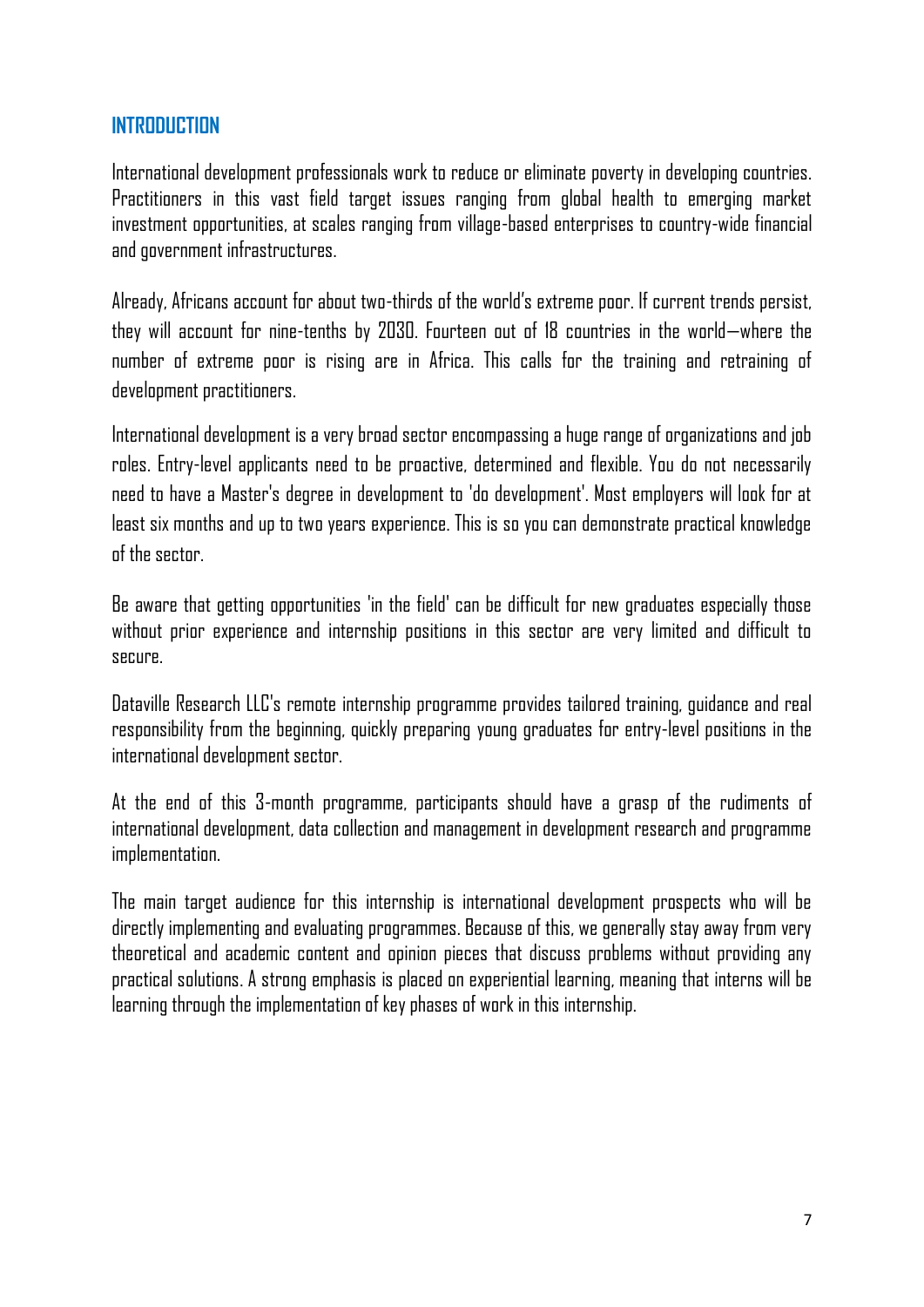#### Programme/Tasks

- A First Look at Global Development
- How to Break into International Development
- Data Sources in International Development
- Sustainable Development Goals
- Research Methodology for Development
- Mobile Data Collection
- Exploring Opportunities in the Development Sector
- Template Development
- Baseline, Midterm and Endline Survey
- GPS Mapping for Development Projects
- Programme Implementation
- Monitoring and Evaluation
- Developing RFPs
- ICT for Development
- Future of Development Aid
- Term Paper

#### 1.1 Objectives

The main objectives of this study are to:

- Evaluate the intern satisfaction in regard to the programme;
- Assess the acquired and needed practical and qualitative skills;
- Collect the intern propositions to improve the programme;
- Collect the appreciation of the supervisors on the intern performances;
- Determine the factors that contribute to the graduates' employment;
- Determine the impact of the internship programme on the graduates' employment

#### 1.2 Survey Methodology

To carry out a comprehensive and reliable survey, the databases of the interns were used to select the sample. The key respondents were the interns, resource persons and supervisors of Cohort 1-3 (August 2017 to June 2018). The interns were selected randomly from the databases with the respondents geographically dispersed worldwide.

The survey questionnaires included:

- Questionnaire related to interns;
- Questionnaire to gather the supervisor opinion on the intern performances.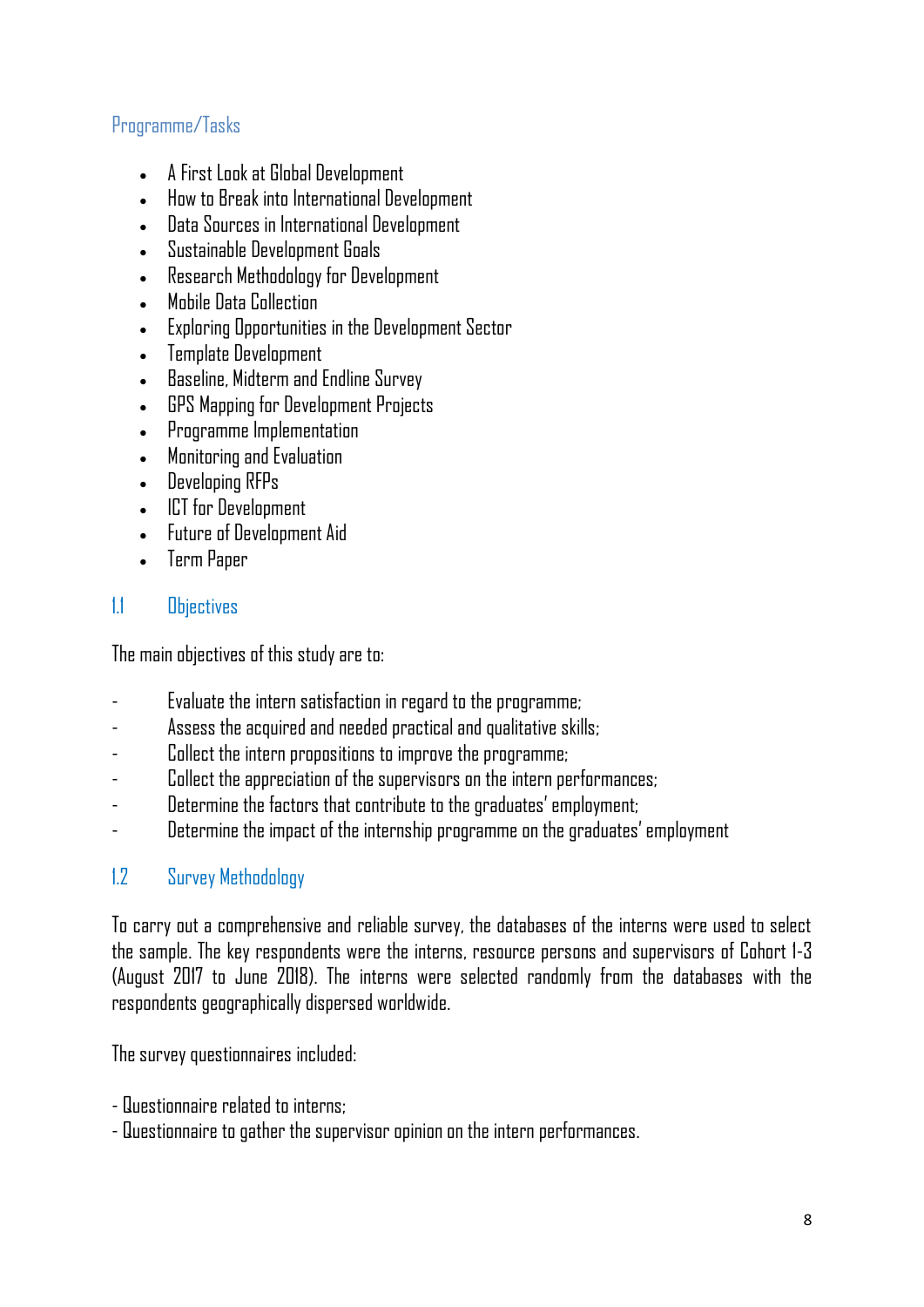#### 1.3 Sampling Framework

During the 2017/2018 period, there were 780 graduate remote interns. The number of interns to be selected was calculated based on Yamane's formula (Yamane, 1967).

Where  $N =$  Population size;

 $N =$  sample size n/N(1+N\*(e)<sup>2</sup>)

e= level of precision. A precision of 5% was assumed for this survey.

To ensure all sample estimates reflect the population parameters, weights for the different strata against the respective sample sizes were calculated. The weights were computed using  $w = p/P$ , which was used to weight the sample results;

Where  $p =$  the strata size

 $P =$  the population size.

#### Table 1: Sampling Framework

| <b>STRATA</b>                       | SIZE<br><b>TRATA.</b> | SAMPLING<br>ΤQ<br><b>DEOUI</b><br>0 <sup>F</sup><br>19 | <b>SAMPLE SIZE</b><br>REAL |
|-------------------------------------|-----------------------|--------------------------------------------------------|----------------------------|
| <b>INTERNS</b>                      | 780                   | חפו<br>IZU                                             | 360                        |
| PERSONS<br><b>:OURCE</b><br>RE<br>ப | 45                    | 20                                                     | 30                         |

#### 14 Data Collection

Given the respondents were located worldwide and to ensure the need that as many as possible participants were included in the study, online survey and Skype interview were deemed to be the mostappropriate and cost effective methods.

In addition, the intern supervisors were engaged on video conferencing to collect their opinion on intern performances.

#### 1.5 Report Structure

After the data entry cleaning processes, the data were analyzed. The report is composed by the findings in four modules and the assessment of the impact of internship program.

The first two modules present the profiles of the interns. It provides the insights into their characteristics such as sex, age, region, educational qualificationand funding arrangement.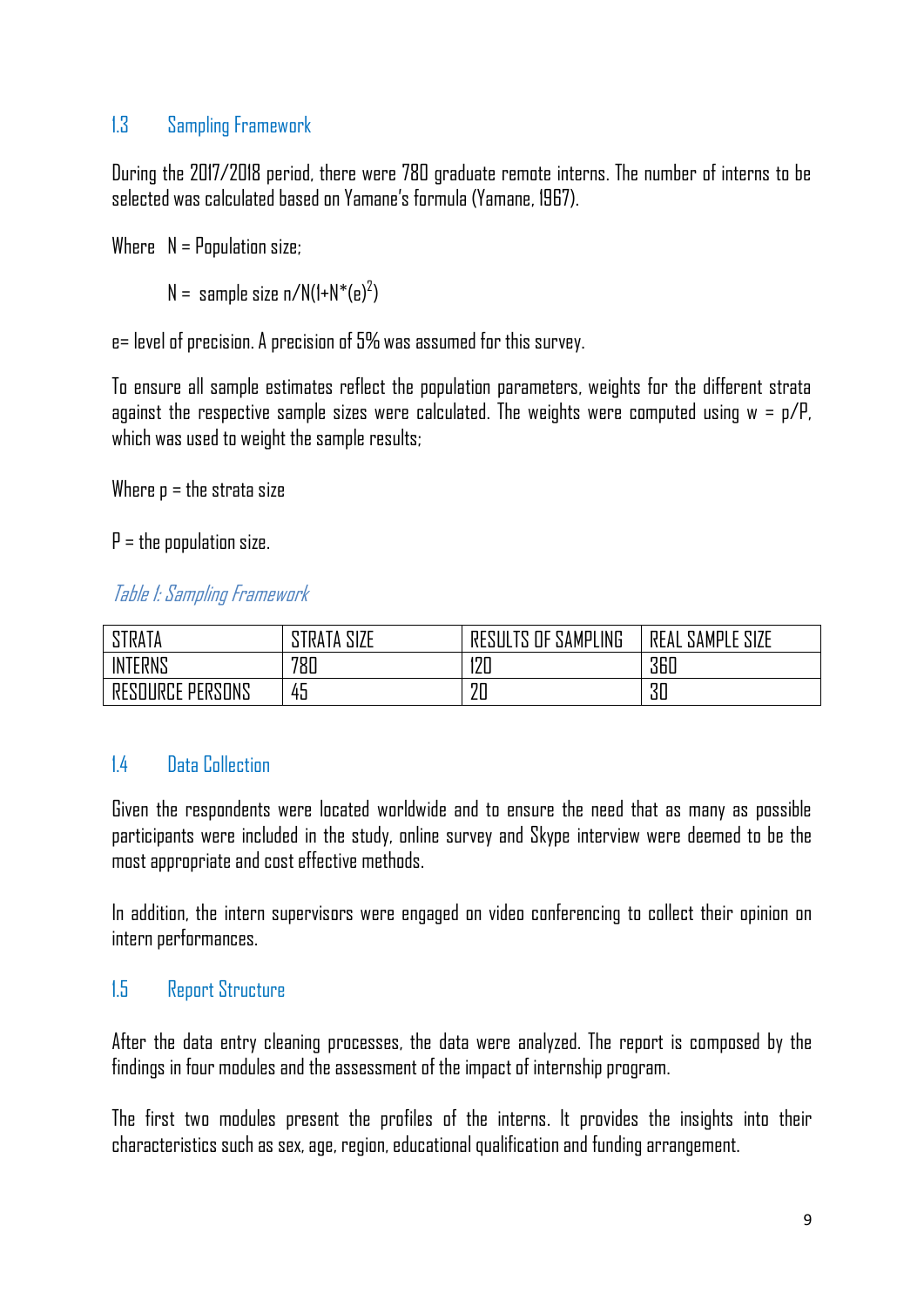The third module describes the internship program. It evaluates the technical knowledge and skills acquired; the appreciation of the supervisors on interns' performances and the suggestions to improve the program.

The last chapter of this report covers the assessment of the impact of internship program. It has the purpose of determining the impact of the program on the graduates' employability. It also determines the variables contributing to the graduates' employment prospects.

#### **2.0 FINDINGS**

#### **2.1 INTERN PROFILE**

| <b>AGE</b>   | <b>FEMALE</b> | <b>MALE</b> | <b>TOTAL</b> |
|--------------|---------------|-------------|--------------|
| 23-27        | 13.2          | 22.0        | 35.2         |
| 28-32        | 26.4          | 24.D        | 50.4         |
| 33-37        | 6.2           | 8.2         | 14.4         |
| <b>TOTAL</b> | 45.8          | 54.2        | 100.0        |

Table 2: Interns by age and sex (%)

85.6% of interns are between 23 and 32 years old. Female and male represent respectively 45.6% and 54.4%. (See table 2 and figure 1).

#### Figure 1: Interns by sex (%)

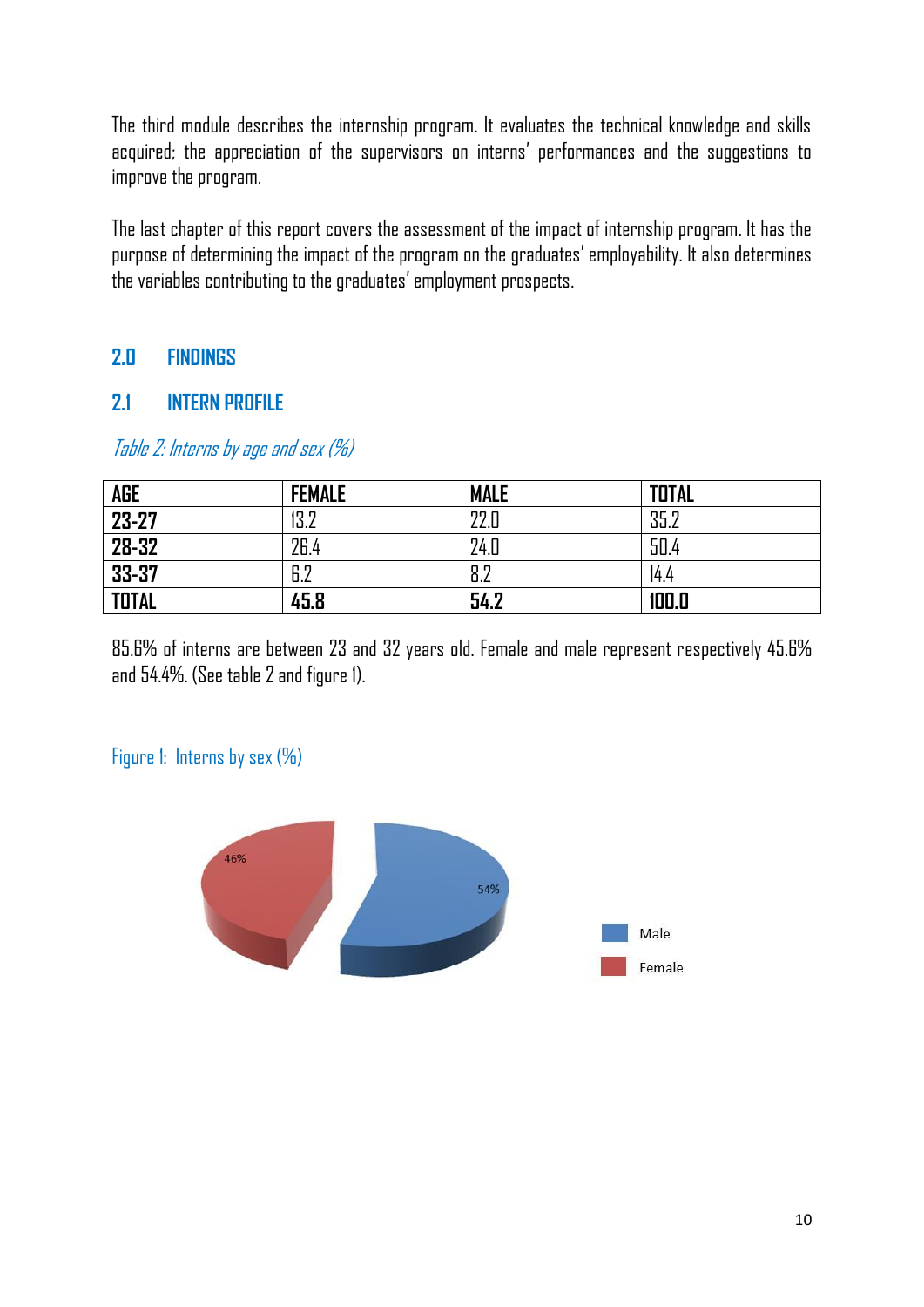#### Figure 2: Interns by region (%)



Figure 3: Interns by level of qualification (%)



Figure 4: Interns by funding arrangement (%)

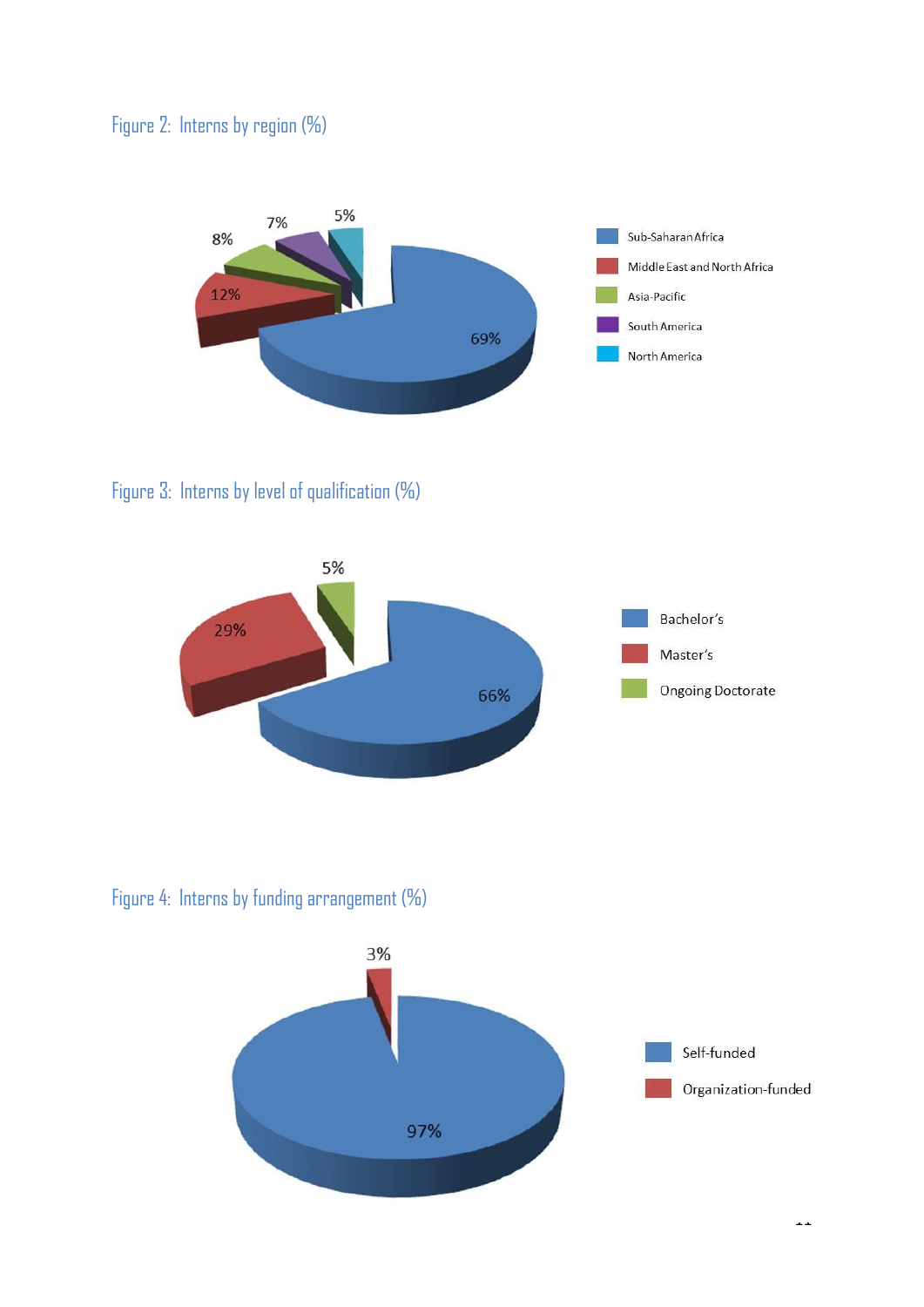#### **2.2 INTERNSHIP PROGRAMME**

#### **2.2.1 Technical Knowledge Acquired**

This section aims at evaluating the daily activities of the intern and the interaction with supervisors and trainers.

Administrative responsibilities are those which are not related to the field of studies of the interns. They include responsibilities such as answering incoming calls, determine purpose of call and transfer call; taking and delivering messages; maintaining clients' databases; interacting with clients and vendors; scheduling appointments; proposal drafting; and preparing operations budgets.

The interns who had administrative responsibilities are mostly from the field of studies of administration and law. In addition, interns with ICT background were most of the time providing technical support to less savvy interns.

The interns with statistics and data science background were more likely to have responsibilities matching with their field of studies. This include questionnaire design and data collection methods, study design, for experiments and surveys, modelling of data, data mining and analytics, interpretation of analyses and quality graphical presentations.



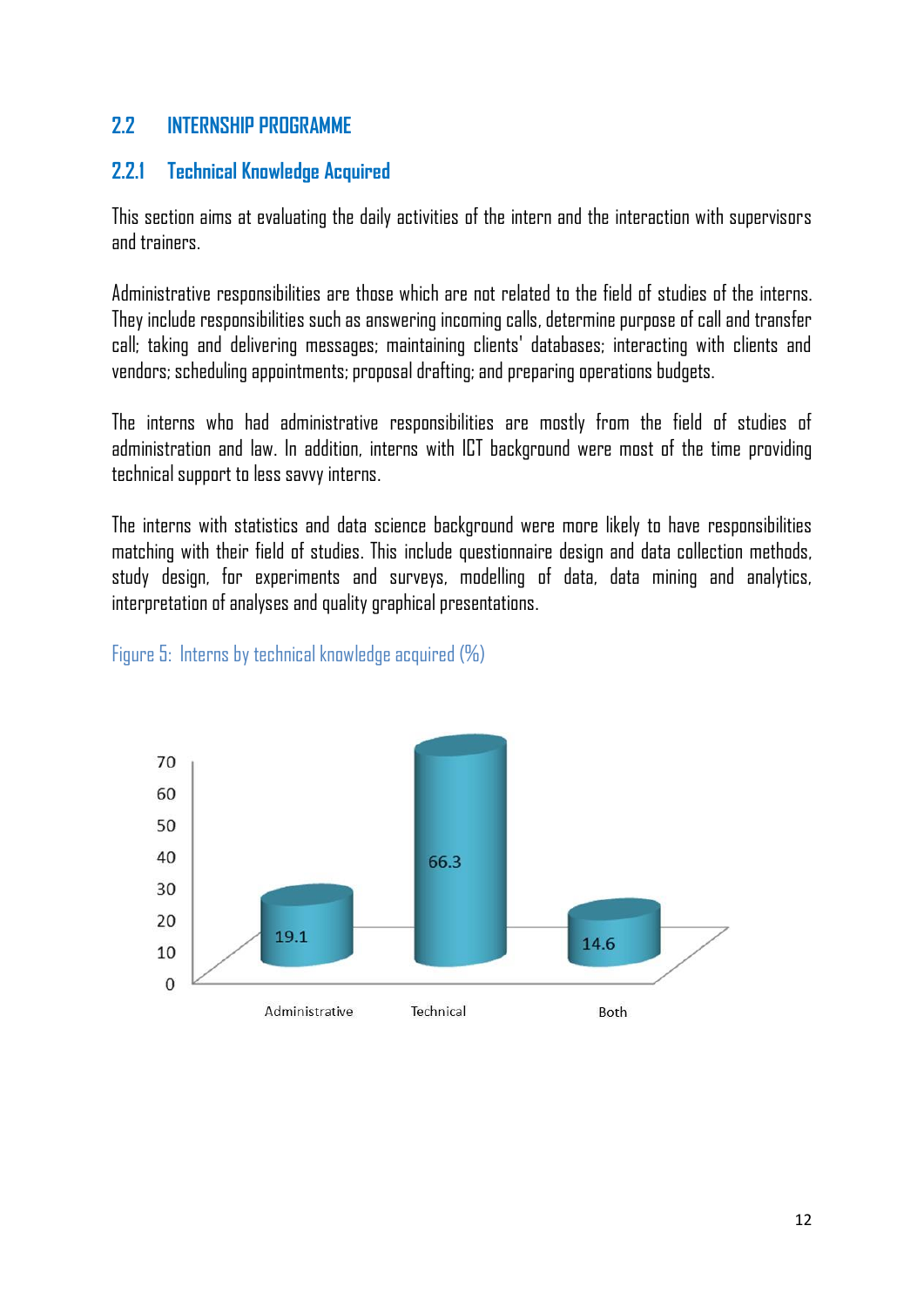#### **2.2.2 On-demand industry skills acquired**

The objective of this remote internship program is to prepare international development practitioners who will be directly implementing and evaluating intervention programmes.

This objective has been achieved as interns were found to be familiar with sourcing for international development data, mobile data collection platform, developing templates, project evaluation and GPS mapping for development projects.

Interns with administrative background (social science, arts, management and law) gained practical knowledge on professional email correspondence, team work and client support, developing request for proposals (RFPs) and report writing.

Participants with industry experience became more proficient in programme implementation, developing budgets, monitoring and evaluation and data analysis using SPSS and Stata.

#### **2.2.3 Duration of the Internship Programme**

The internship is scheduled to last 3 months and 92% of interns completed. Only 8% were unable to complete the programme, mainly because they had extremely poor internet connectivity. Other reasons were inability to complete routine tasks and illness.



Figure 6: Interns by duration of internship (%)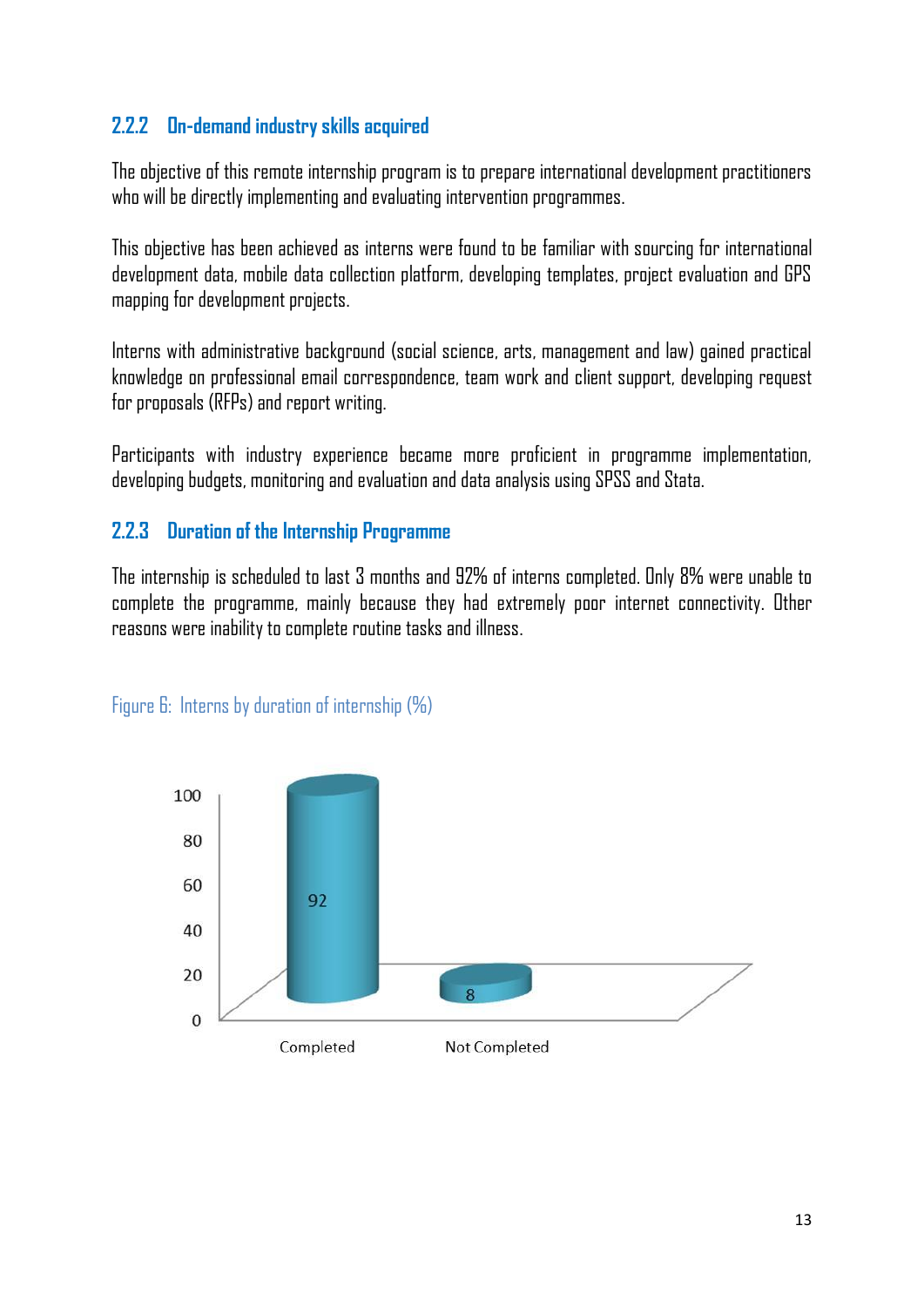#### **2.2.4 Interns' rating on internship Programme**

The interns rated the internship program out of 100 points by comparing their expectations before integrating the program with the results they achieved. The following ratings were used: disappointed (below 50%), satisfied (50-70%), very satisfied (70-80%) and beyond expectations (more than 80%). The outcomes are showed in figure 9.





In general, 78.3% of the interns are at least very satisfied with the internship program. The most satisfied are those who exercised technical responsibilities (mobile data collection, GPS mapping, template development and data analysis and management). They got opportunities to implement the theory on the ground, to acquire more practical knowledge and experience.

#### **2.2.5 Supervisors' opinion on the intern performances**

The supervisors of the interns gave their opinion on the interns' performances in as far as meeting their expectations were concerned. The items evaluated include practical knowledge and qualitative and soft skills.

The ratings used were as follow: 4= exceeds an expectation; 3= meets an expectation; 2= below an expectation and 1= unsatisfactory.

According to figure 10, most of interns (88.9%) met the host institution expectations with 33.1% performing beyond the expectations. Working in a team, meeting technical skills requirements and understanding job procedures are their strengths.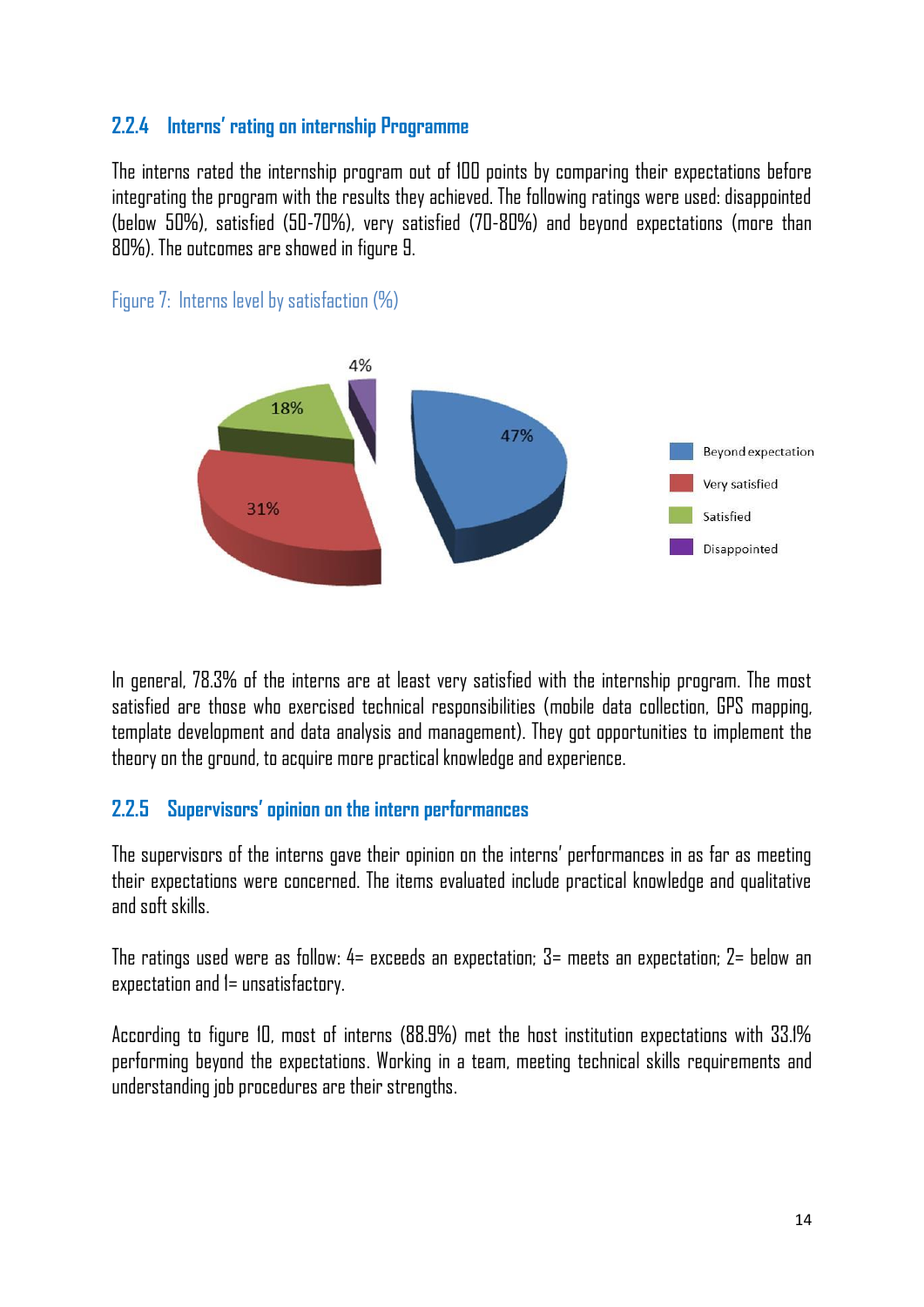However, 55.1% of Agronomists performed below expectations. This could be partly explained by the fact that some of them worked from upcountry, in marshlands, in difficult conditions coupled with the small amount of facilitation allowance.

| <b>RATING ITEM</b>                    |     | $\overline{2}$ | 3    | 4    | TOTAL |
|---------------------------------------|-----|----------------|------|------|-------|
| Meeting technical skills requirements |     | 7.1            | 51.6 | 41.3 | 100.0 |
| Managing team                         |     | 11.3           | 53.6 | 35.1 | 100.0 |
| Running activities                    | 0.5 | 15.2           | 53.8 | 30.5 | 100.0 |
| Running a project                     | r.9 | 14.0           | 60.5 | 23.6 | 100.0 |
| Team work                             | 1.1 | 4.9            | 44.3 | 49.7 | 100.0 |
| <b>Writing reports</b>                | 3.4 | 12.6           | 56.9 | 27.1 | 100.0 |
| Correspondence                        |     | 13.9           | 58.3 | 27.8 | 100.0 |
| Recognizing problem situations        | .G  | 5.4            | 53.5 | 39.5 | 100.0 |
| Understanding tasks                   |     | 10.7           | 67.9 | 21.4 | 100.0 |
| Carrying out own initiatives          | r.e | 10.9           | 56.5 | 31.0 | 100.0 |
| Maturity and problem solving skills   | 0.5 | 11.7           | 48.8 | 39.0 | 100.0 |

Table 3: Interns by practical knowledge and ratings obtained (%)

Figure 8: Interns by appreciation of the supervisors (%)



About qualitative and soft skills, the interns demonstrated weakness in responding to criticism and balancing the programme with personal life.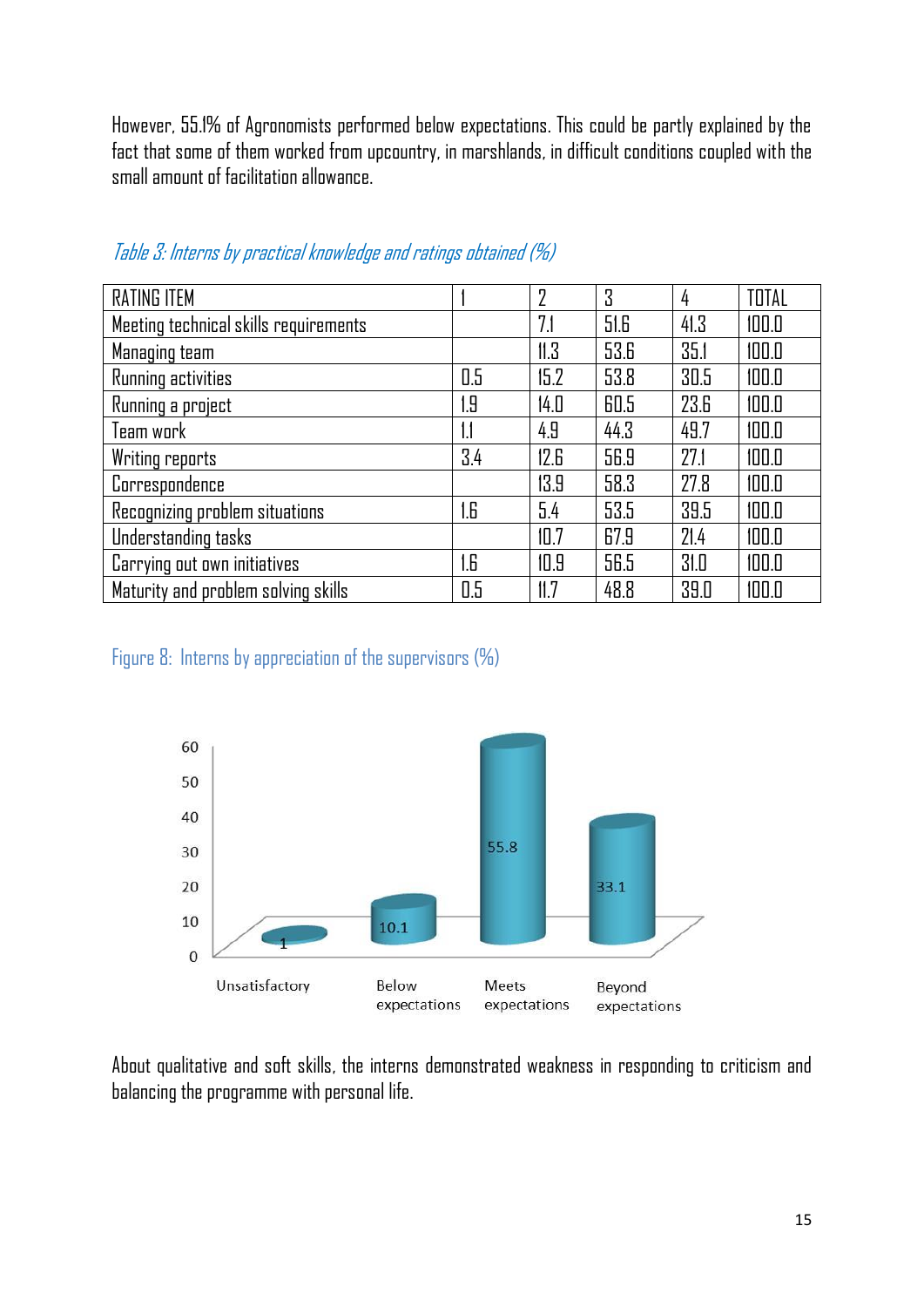Some interns didn't consider themselves as subordinates and were amazed when the supervisors demanded them to behave accordingly. So, they were also always looking at job opportunities and were diverted from their routine activities.

However, sharing information and knowledge and interacting with colleagues and supervisors are their strengths.

| <b>RATING ITEM</b>                |     | ŋ    | 3    |      | TOTAL |
|-----------------------------------|-----|------|------|------|-------|
| Login frequency                   |     | 14.6 | 37.2 | 46.8 | 100.0 |
| Interacting with co-interns       |     | 9.6  | 43.1 | 47.3 | 100.0 |
| Sharing information and knowledge | 0.5 | 7.9  | 59.7 | 31.9 | 100.0 |
| Balancing tasks and personal life |     | 10.8 | 57.0 | 31.1 | 100.0 |
| Team work                         |     | 3.7  | 46.3 | 50.0 | 100.0 |
| Responding to criticism           |     | 12.2 | 59.1 | 28.7 | 100.0 |
| Confidence                        |     | 9.6  | 55.3 | 35.1 | 100.0 |

Table 4: Interns by qualitative and soft skills and rating obtained (%)

#### **2.2.6 Suggestions from interns and their supervisors**

The interns and their supervisors gave the suggestions applicable to improve the internship program.

As shown by the table 5 below, most of the interns would like to benefit from the follow up of individual resource persons in their cohort (50.4%), to see the duration being increased (23.2%), to be placed in development organizations and given training sessions before the internship (19.6%).

Some interns, indeed, abandoned the program because they were at locations with extremely poor internet connectivity. Some others, as a result of ill-health and safety concerns.

However, most of them deemed internship program helpful in getting an employment. Some interns expressed concerns about the "after internship", because when they don't find an employment rapidly, they forget the skills acquired. That's why they wished an additional mentorship programme to maintain the momentum.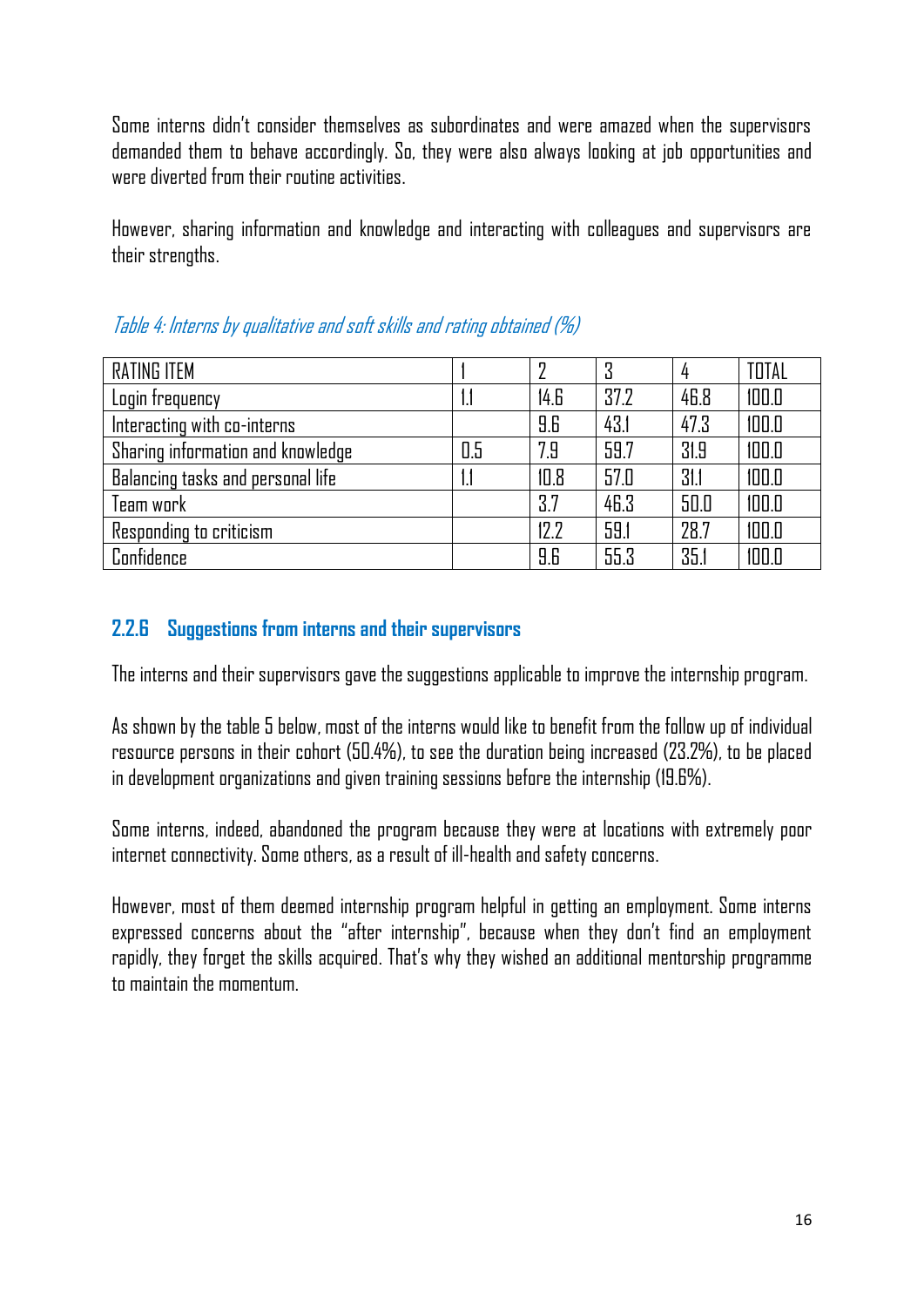#### Table 5: Interns suggestion (%)

| SUGGESTION                            | PERCENTAGE |
|---------------------------------------|------------|
| Increase follow up                    | 50.4       |
| Increase duration                     | 23.2       |
| Consider physical placements          | 19.6       |
| Training session before internship    | 7.6        |
| Reduce duration                       | 6.8        |
| Report after the internship           | 5.6        |
| Post internship mentoring             | 3.2        |
| Increase capacity building activities | 2.0        |
| Additional programme                  | 1.2        |
| <b>Others</b>                         | 4.4        |

### Table 6: Supervisors suggestion (%)

| SUGGESTION                          | PERCENTAGE |
|-------------------------------------|------------|
| Increase facilitation allowances    | 6.9        |
| Increase duration                   | 3.7        |
| $\mid$ Consider physical placements |            |
| Advisory session before internship  | 0.6        |
| Intern evaluation                   | N R        |

Furthermore, 66.1% of the supervisors had a positive opinion of the interns. They appreciated their behaviors such as eager for tasks, quick learning, politeness, teamwork and would be ready to recommend some for job. Some supervisors however advised the interns to have more skills (especially in ICT), critical thinking and teamwork and problem-solving skills.

The supervisors further suggested that the interns should be evaluated after the internship and given the certificate according to the outcomes of that evaluation.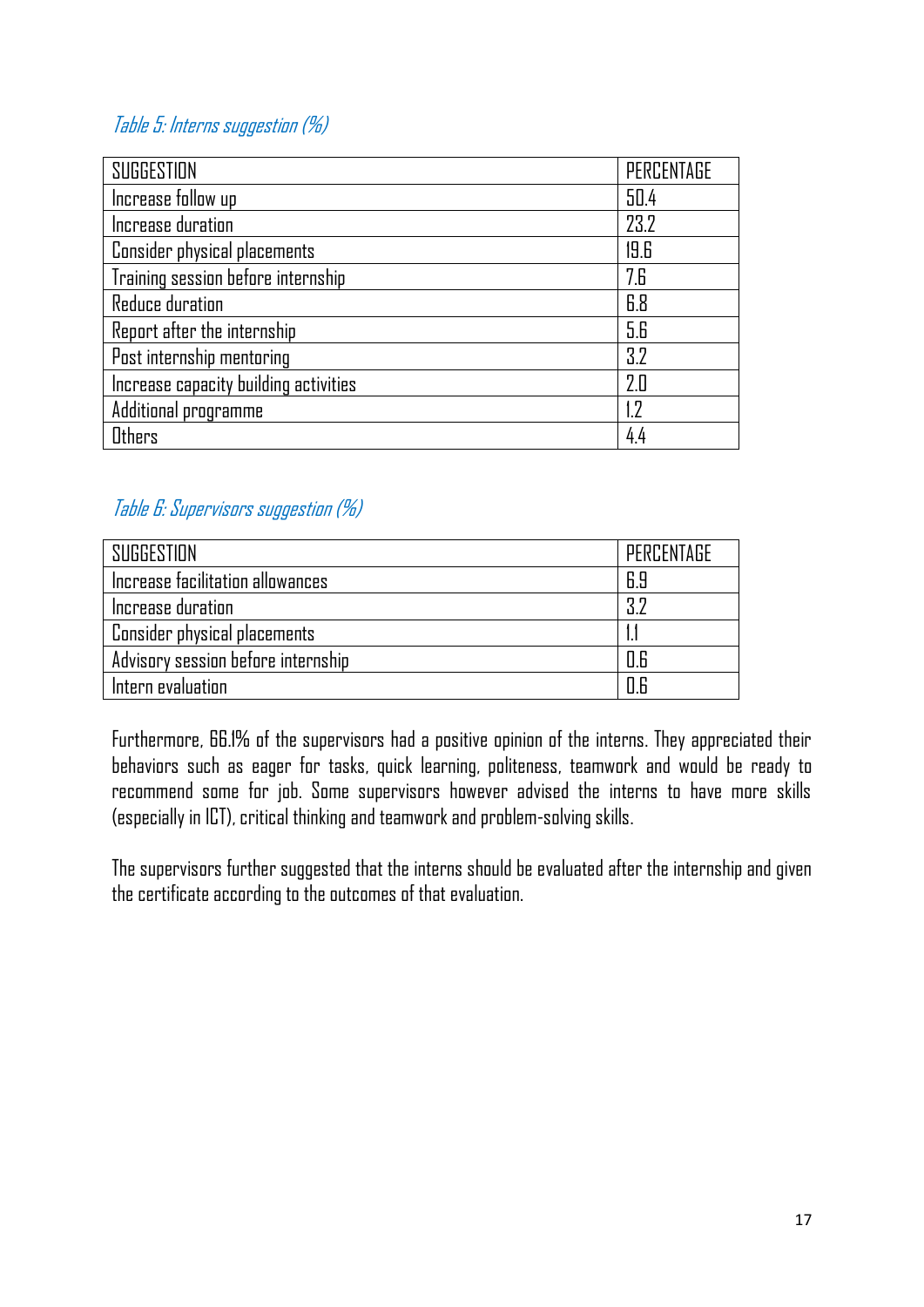# **2.3 EMPLOYABILITY**

The interns were evaluated in regard to employment. They were asked the time needed to get the first employment after internship, its duration and their employment situation during the survey period. If someone was employed, the factors that contributed to get an employment were asked.

#### **2.3.1 Intern employment before internship programme**

The study found that 44.8% worked before the internship. Two thirds of those contracts had a duration which was inferior to one year. Most of the contracts lasted 1 and 2 years.

#### **2.3.2 Intern employment after internship programme**

The main target audience for this internship is international development prospects who will be directly implementing and evaluating programmes. Participants were provided professionalism development, effective work competencies and employability skills. After the internship, the intern uses the knowledge acquired to seek for employment in the international development sector.

Figure 9: Employment situation after internship (%)



15.2% of the interns found the first employment before the end of internship, 13.6% within one month and 48.8% within 4 months (see figure 9).

Moreover, 16.0% of the interns got a permanent employment (see figure 10). The temporary contracts have an average and median durations of 188 days and 120 days respectively. In addition, 80.3% of the employed interns declared the internship program helpful in finding the employment.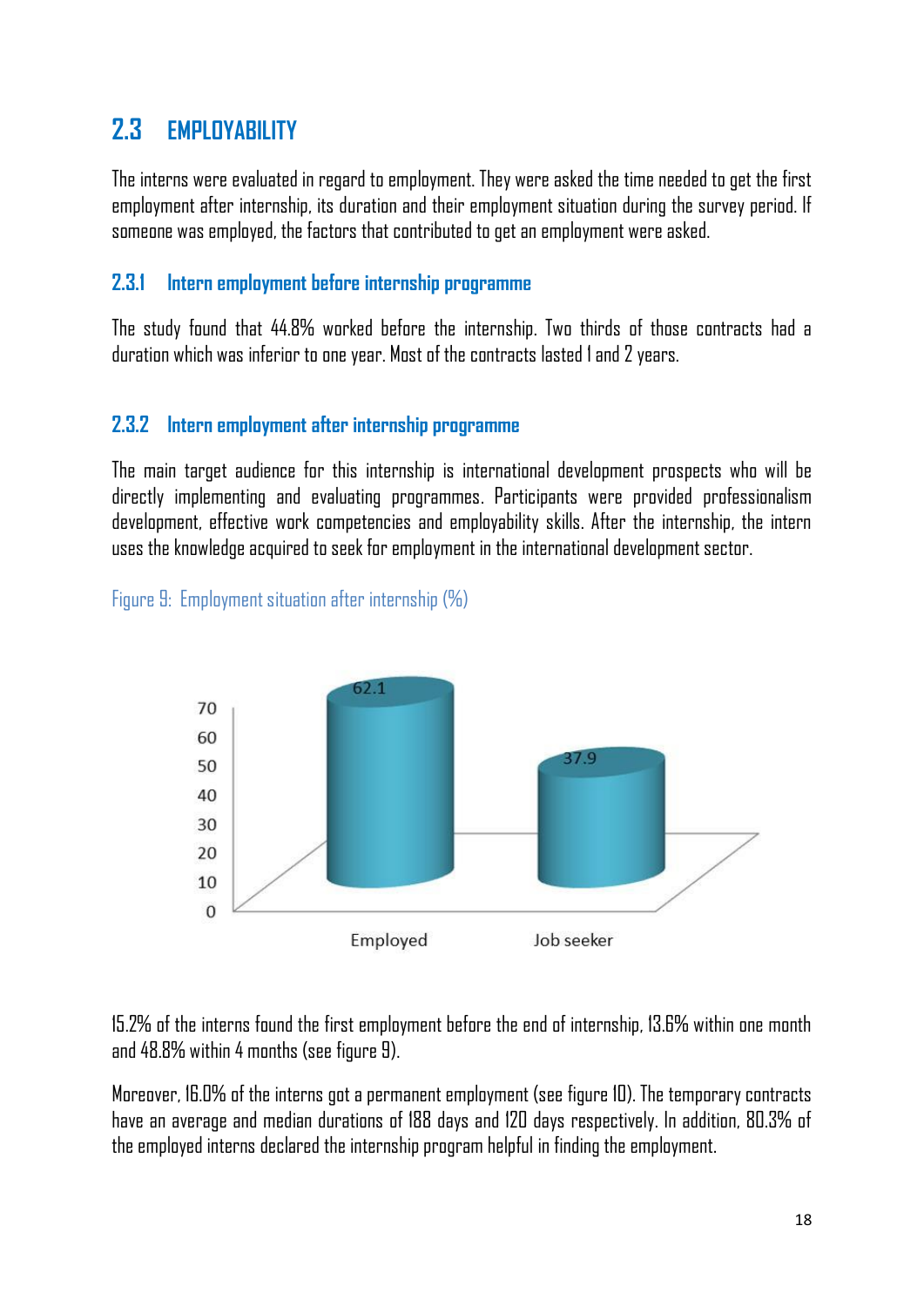After the internship, 16.0% of interns found a permanent employment, 14.8% a temporary contract between 1 and 3 months, 10.0% between 8 and 12 months and 9.6% between 5 and 8 months.



Figure 10: The role of internship programme in getting employment (%)

#### **2.3.3 Intern employment situation during the survey period**

The interns were asked their employment situation during the period in which the survey was being conducted. The outcomes show that 39.4% were employed. Moreover, 16.8% were in permanent employment. 67.7% worked in public institutions and 24.0% in private institutions

For the interns who were employed, "technical skills" was the most important factor in finding an employment, because their recruitment was based on the outcomes of the written and oral tests. The figure 11 shows also they found an employment after many applications (54.7 % of the employed interns declared the commitment in seeking job, one of the main factor to find an employment).

Although they declared not easy to assess the qualitative skills, they thought it is necessary to have them even though it is not the sufficient condition to get a job. Contrary to the people belief, some employers accepted to recruit a no experienced candidate if he/she had the technical skills they needed. Considering the current labour market situation, some interns deemed themselves lucky to have been recruited.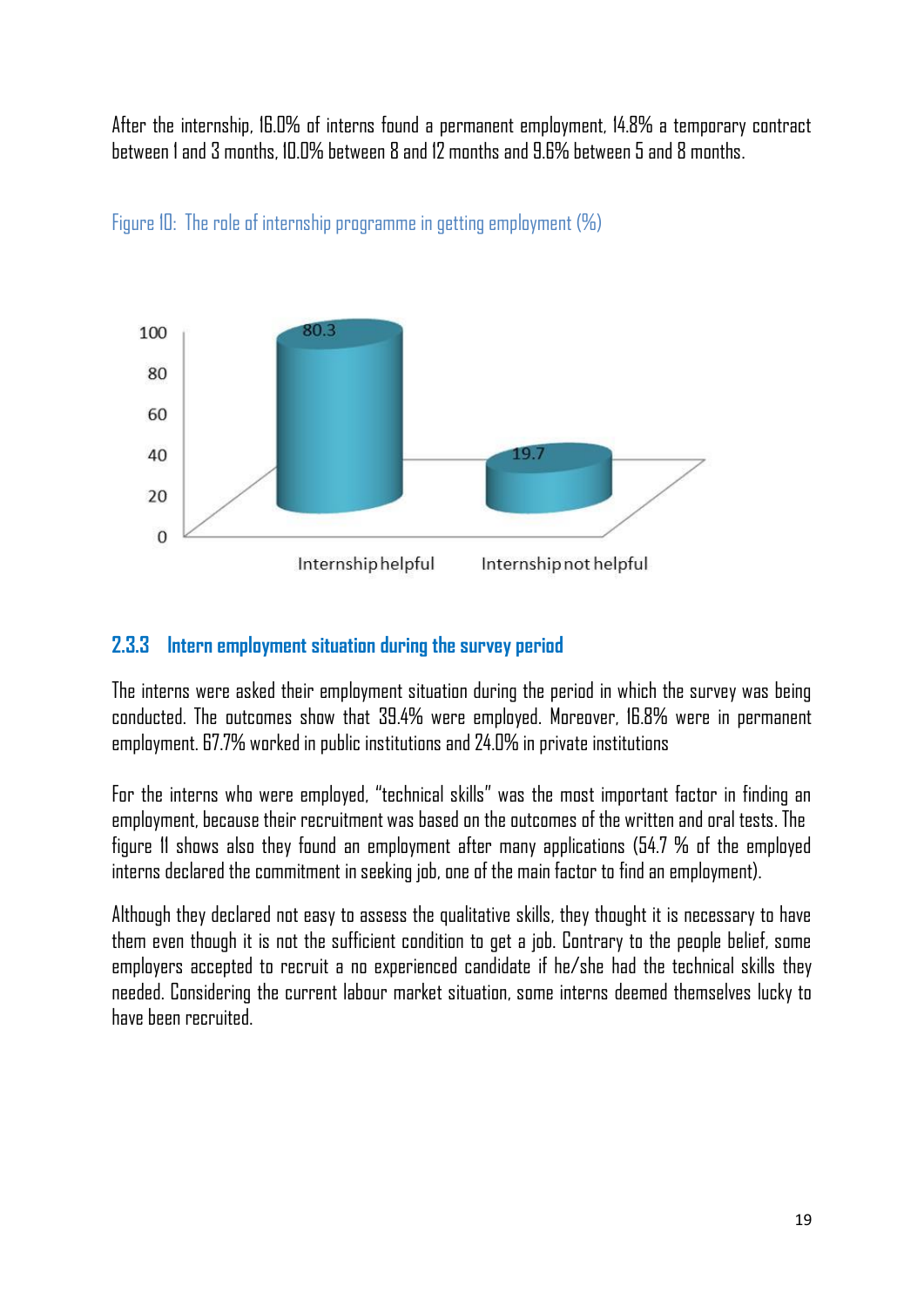

## Figure 11: Interns by factors contributing to the employment (%)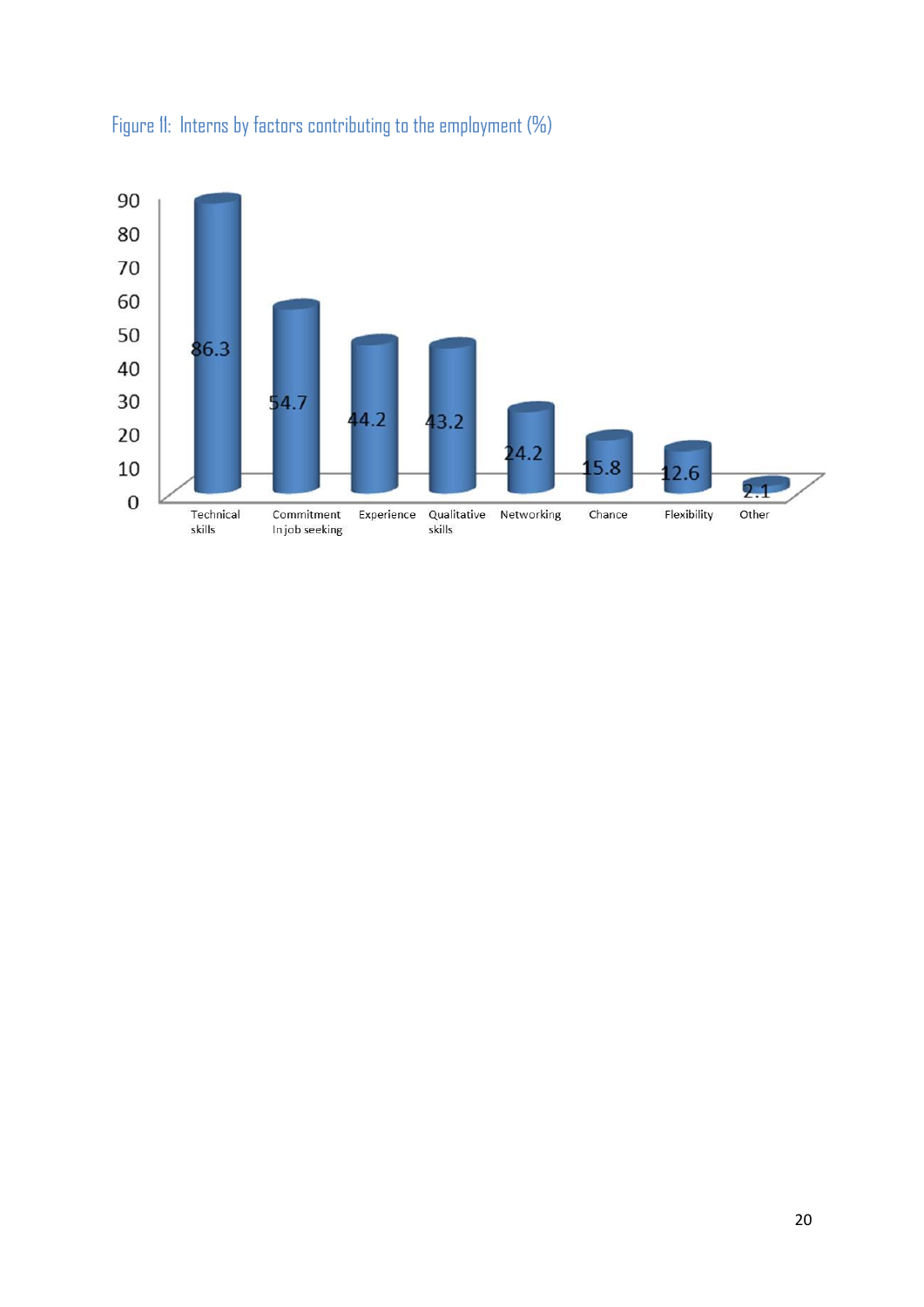# **3.0 INTERNSHIP IMPACT ASSESSMENT**

## **3.1 Statistical Model of graduates' employment**

This survey aims at evaluating if the internship program has achieved its main objective which is to provide the recipients with the necessary practical knowledge and soft skills to reinforce their employability. In other words, the study aims at determining whether an intern is more likely to get an employment after the programme. It is in this regard, 360 participants of the programme have been sampled.

The binary logistic model was used considering salary employment as dependent variable and internship program, age, sex, the field of studies, training institution, level of education, grade, specialization and number of years spent looking for an employment after graduation as independent variables.

According to the test outcomes, the internship programme has a strong impact on the graduates' employment. A graduate who attended an internship program has 2.7 times more chance to get an employment than someone who did not.

The sex, the field of studies and the number of years a graduate spent seeking for an employment are other variables which determine the graduates' employment.

These data did not, however, show the impact of age, level of education, grade, specialization and training institution on the graduates' employment.

Nevertheless, it is worth highlighting that this statistical model explains only between 13.0% and 18.6% of the graduates' employment. It is therefore important to undertake other studies to discover the employment determinants for graduates with internship experience in international development.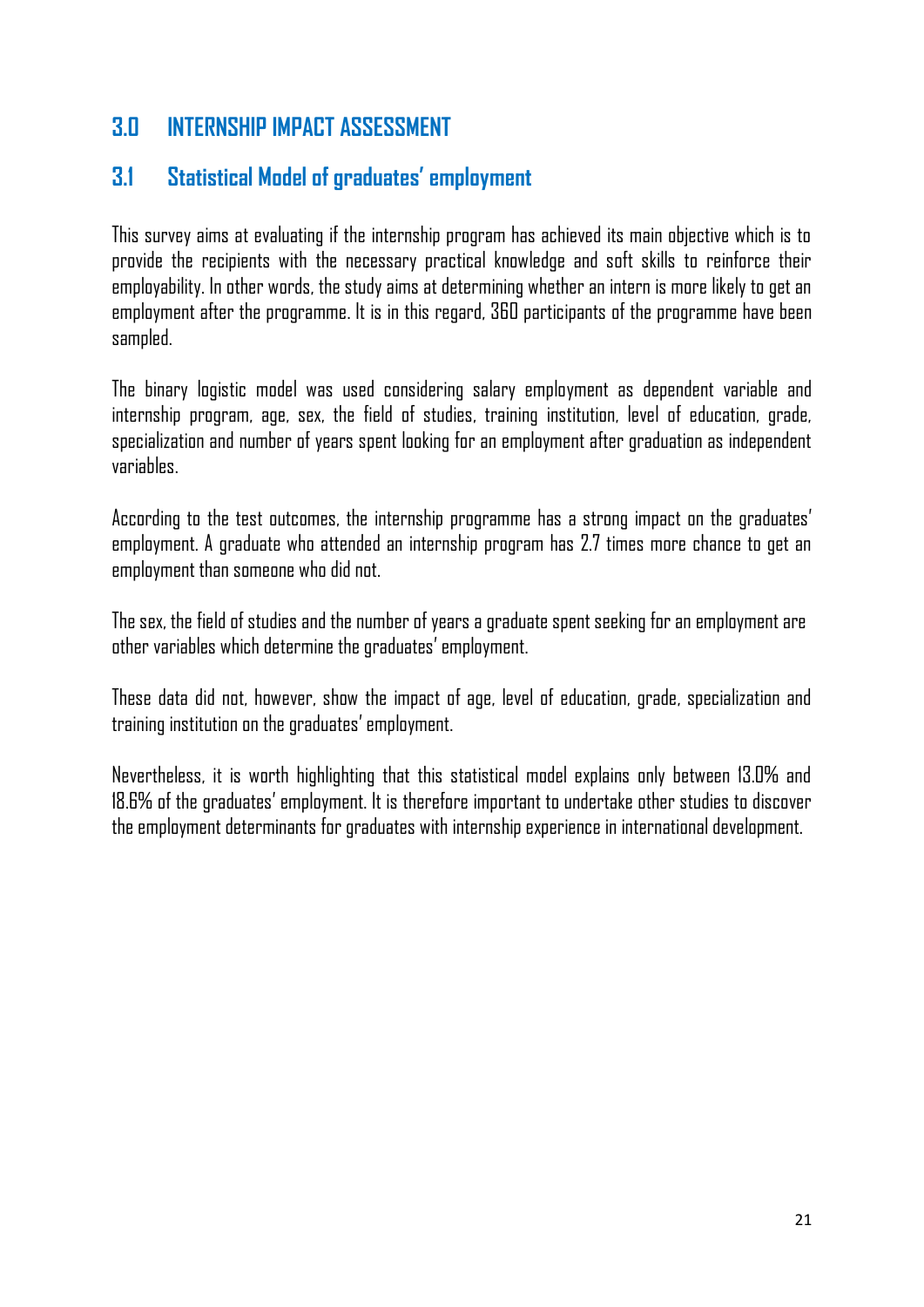#### **CONCLUSION AND RECOMMENDATIONS**

The graduate remote internship programme in international development has proven its usefulness and a positive impact on the graduates' employability. All the graduates, those who benefited from it and those who are still waiting to be admitted into the programme, have a positive opinion of it, and they wish every graduate could get a chance to participate in the scheme.

The supervisors also deemed the program is beneficial to both the interns and the host organization. The interns have indeed contributed to the smooth running of the host institutions' organization and most of the supervisors are ready to consider an intern for an employment if a position is available.

Although the number of the male is superior to the female, statistically, gender balance is respected in placement.

During the internship, the interns acquired the technical skills related to the field of international development particularly implementing and evaluating intervention programmes and qualitative skills as well. They were also very satisfied with the program and most of them completed it. Those who couldn't complete the internship did so because they had poor internet connectivity in their location, ill-health and safety concerns.

The supervisors also appreciated the quick learning of interns and the contribution they gave to the host institution. That's why both sides (interns and host institutions) would like to see the number of interns and the internship period increased.

In terms of employment, the internship programme gave the interns the opportunity to get in touch with the realities of breaking into the development sector, to acquire practical knowledge, to prove their competency to occupy a position and to enrich their curriculum vitae and network.

The interns were also 62.0% to have either a temporary or a permanent employment after the internship. During the survey period, 39.2% of interns were employed against 26.1% were job seekers.

Among the interns who were seeking for an employment, some thought getting a higher level of education like a Master's Degree could be the solution to unemployment; others had begun freelance consulting even though insufficient work experience was hampering access to technical demands from industry clients.

In order to improve the internship program, the following recommendations have been put forth:

1) To strengthen the cooperation with the academic institutions across the globe as the number of interns in the academia is still low.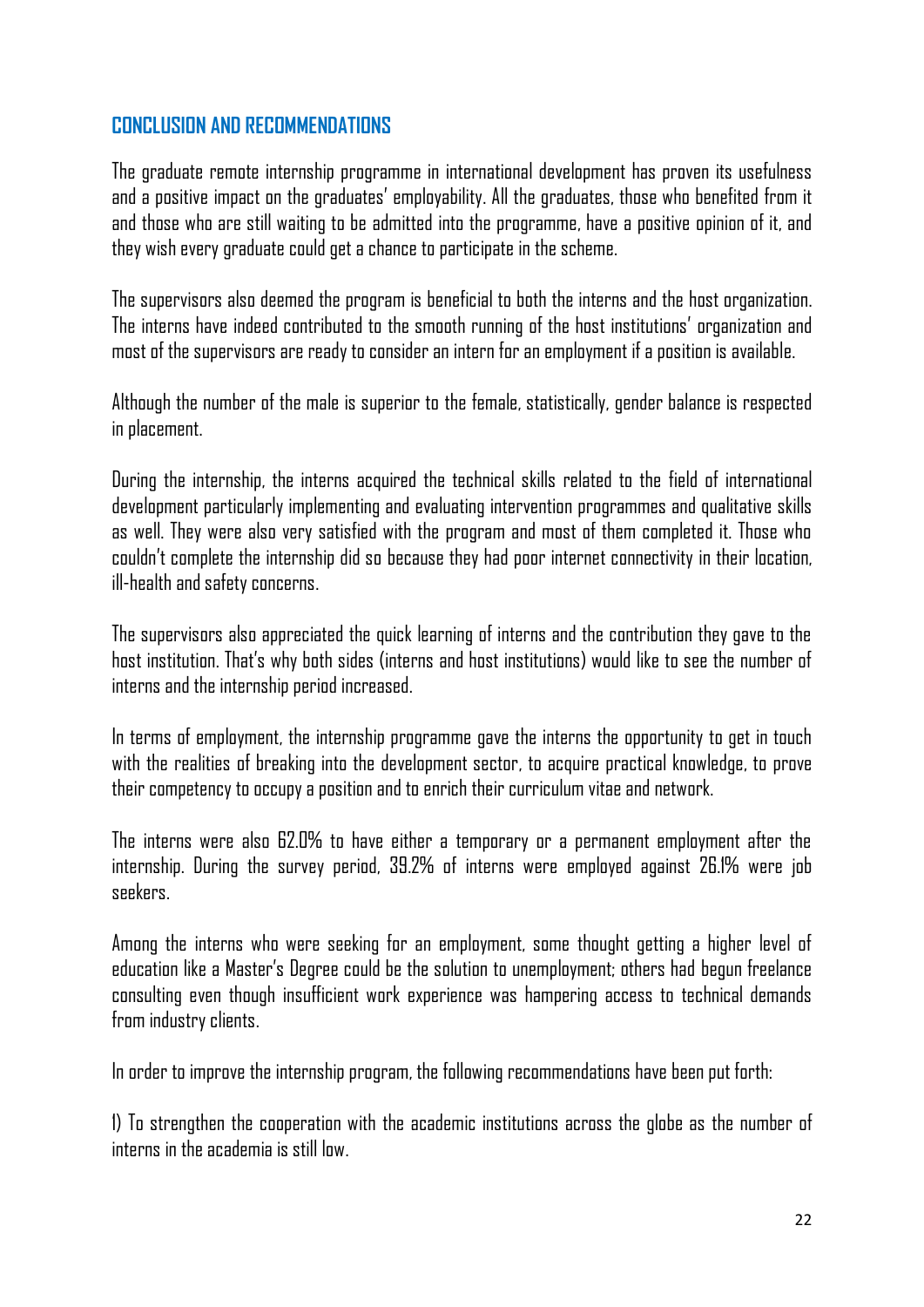2) To be more regular in following up the interns in the host institution. This could help in ensuing that both the interns and supervisors are doing their part as required.

3) To increase the amount of the facilitation allowance. The amount of facilitation allowance was fixed long time ago and it is not considered to be enough.

4) Supervisors should adequately plan and guide the interns from start to the end of the internship period.

As a conclusion, it is worth highlighting the following points:

#### Strengths:

1. The internship program exposes and prepares interns pursue careers in the global development sector by providing practical working experience.

2. The internship program increases the chance of interns to get an employment in the sector.

#### Weakness:

1. Lack of track mechanisms after internship to establish how many were employed, how many became private consultants, how many are furthering their studies and how many have dropped.

2. Poor internet connectivity and familiarity with Windows basics prevents some graduates from attending the internship program.

3. Post-internship mentorship is weak or insufficient in the host institution.

#### Opportunities:

1. Contribution to the skills development as the first African institution to host a remote internship programme in the field of international development.

2. Partnership with the global development community – multilateral and bilateral donors, foundations, nonprofits, companies, consultants, advocates and entrepreneurs – working at the forefront to boost worldwide prosperity and ensure sustainable development.

#### Threats:

1. Failure of interns to obtain employment after attending the internship program may discourage others to attend;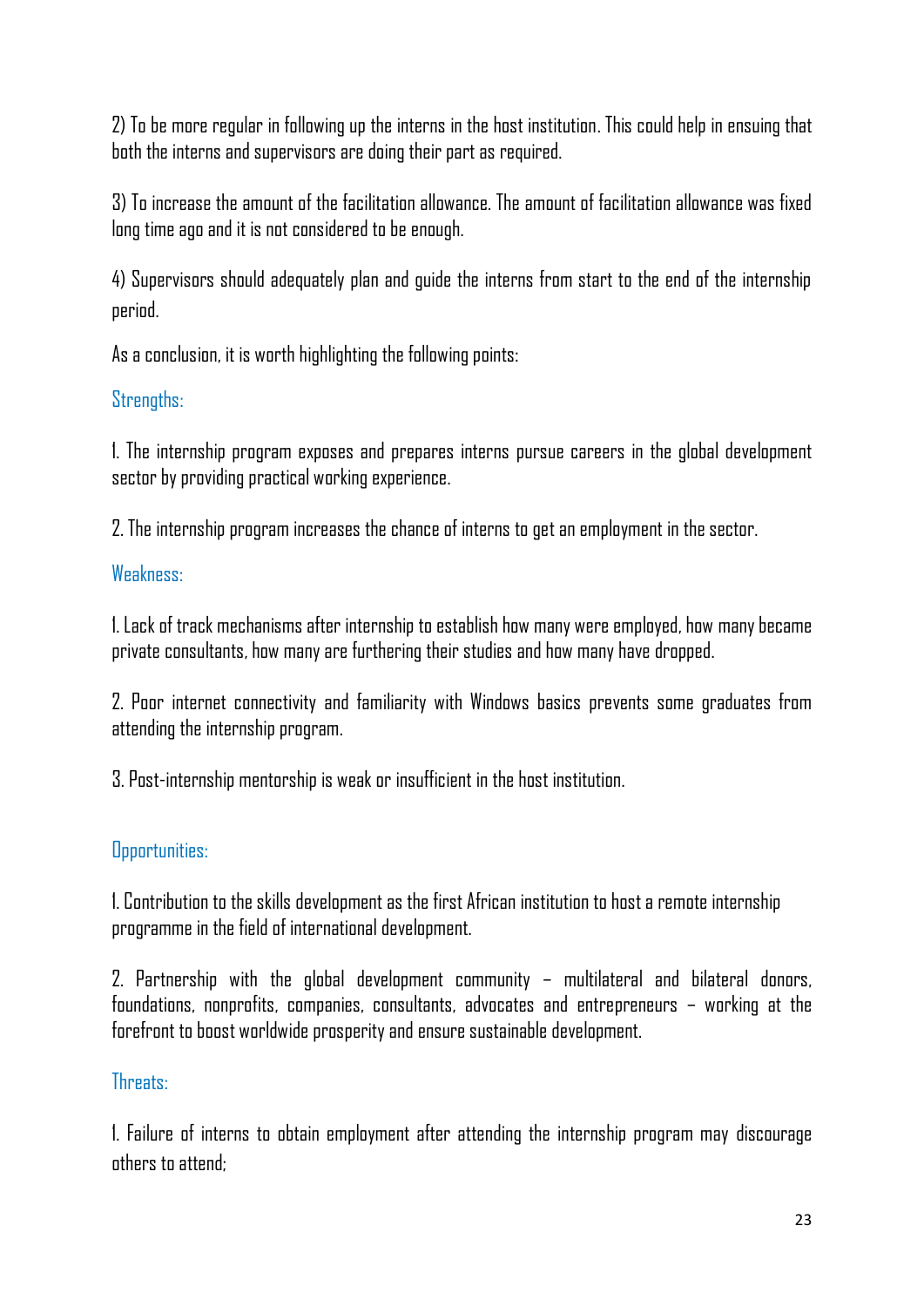2. Poor broadband connectivity and ICT skills in developing countries harmers the success of this remote internship.